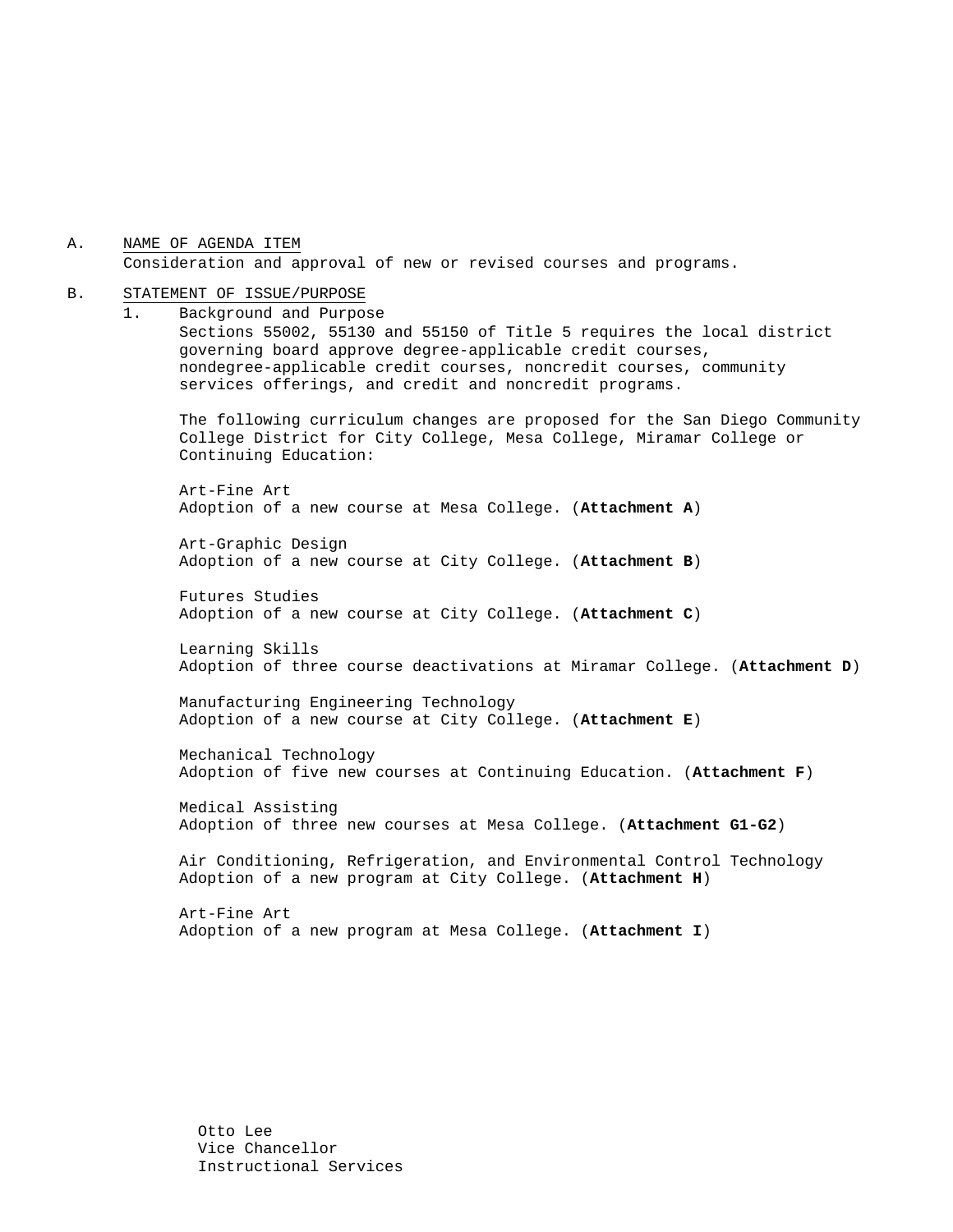Computer Business Technology Adoption of a new program at City College. (**Attachment J1-J9**) Electricity Adoption of a new program at City College. (**Attachment K**) Hospitality Adoption of program revision at Mesa College. (**Attachment L1-L2**) Human Services Adoption of a program deactivation at City College. (**Attachment M1-M2**) Human Services Adoption of a program revision at City College. (**Attachment N**) Journalism Adoption of a new program at Mesa College. (**Attachment O1-O2**) Liberal Arts and Sciences Adoption of a program revision at City College. (**Attachment P1-P7**) Mechanical Technology Adoption of two new Certificates of Completion at Continuing Education. (**Attachment Q1-Q2**) Medical Assisting Adoption of a new program at Mesa College. (**Attachment R**) Radio and Television Adoption of a program deactivation at City College. (**Attachment S**)

#### 2. Cost and Funding

There is no additional cost to the District

#### C. PROPOSAL

The Board of Trustees hereby grants authority to take the action outlined in Part A.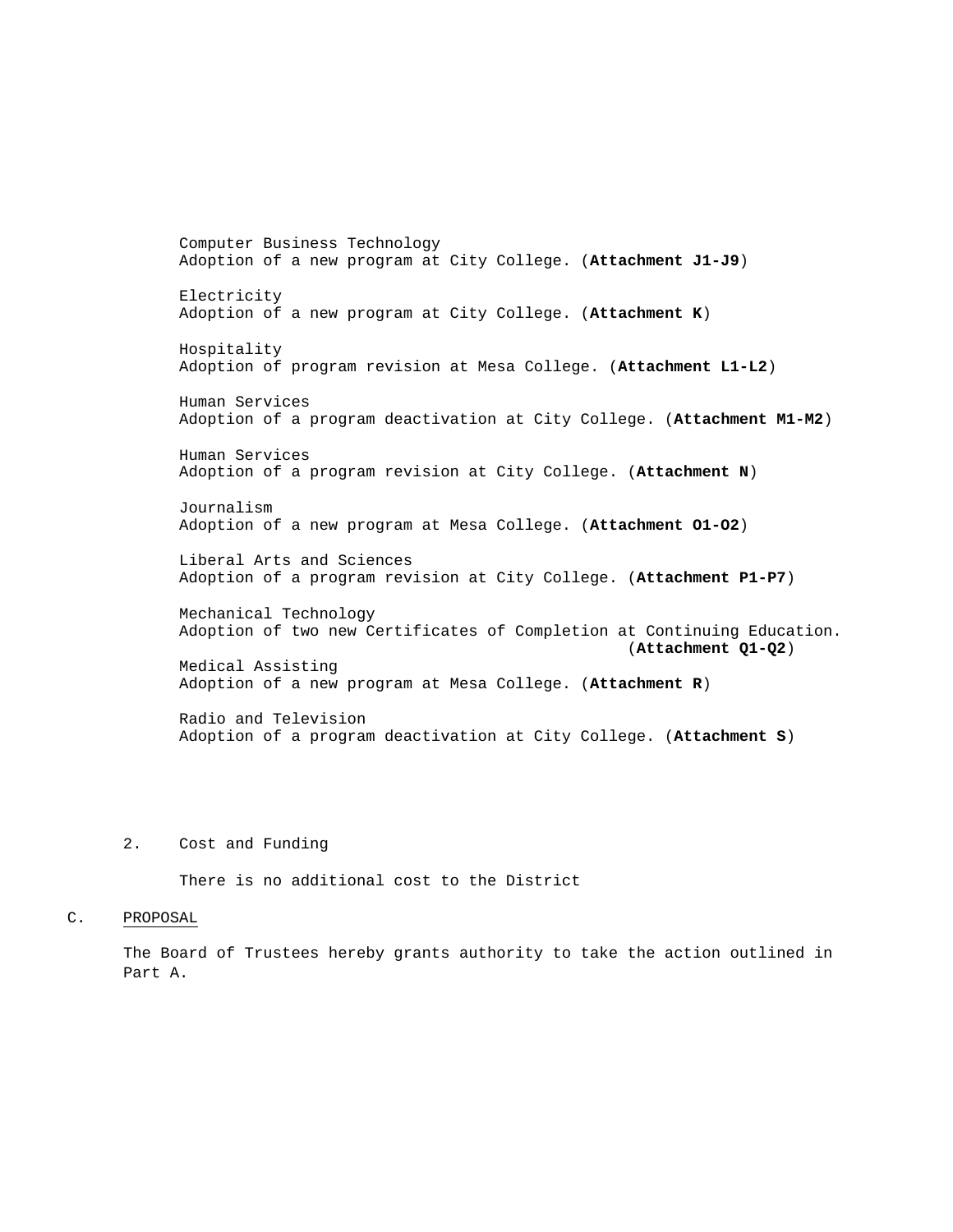Adoption of a new course at Mesa College.

Proposed new course at Mesa College:

### **200 Photographic Composition and Theory 24-27 hours lecture, 72-81 hours lab, 3 units Grade Only**

*Prerequisite:* Art-Fine Art 190A with a grade of "C" or better, or equivalent.

This course is an advanced study of the theory and practice of black and white photographic image making. Emphasis is placed on increasing students' visual literacy with black and white photography from both technical and conceptual perspectives. Topics include composition, creative control of materials, light logic and advanced photographic theory. This course is intended for art majors and all those interested in increasing their competency in photographic image making, exploring new methodologies and producing gallery-level art work. (FT) Associate Degree Credit & transfer to CSU and/or private colleges and universities.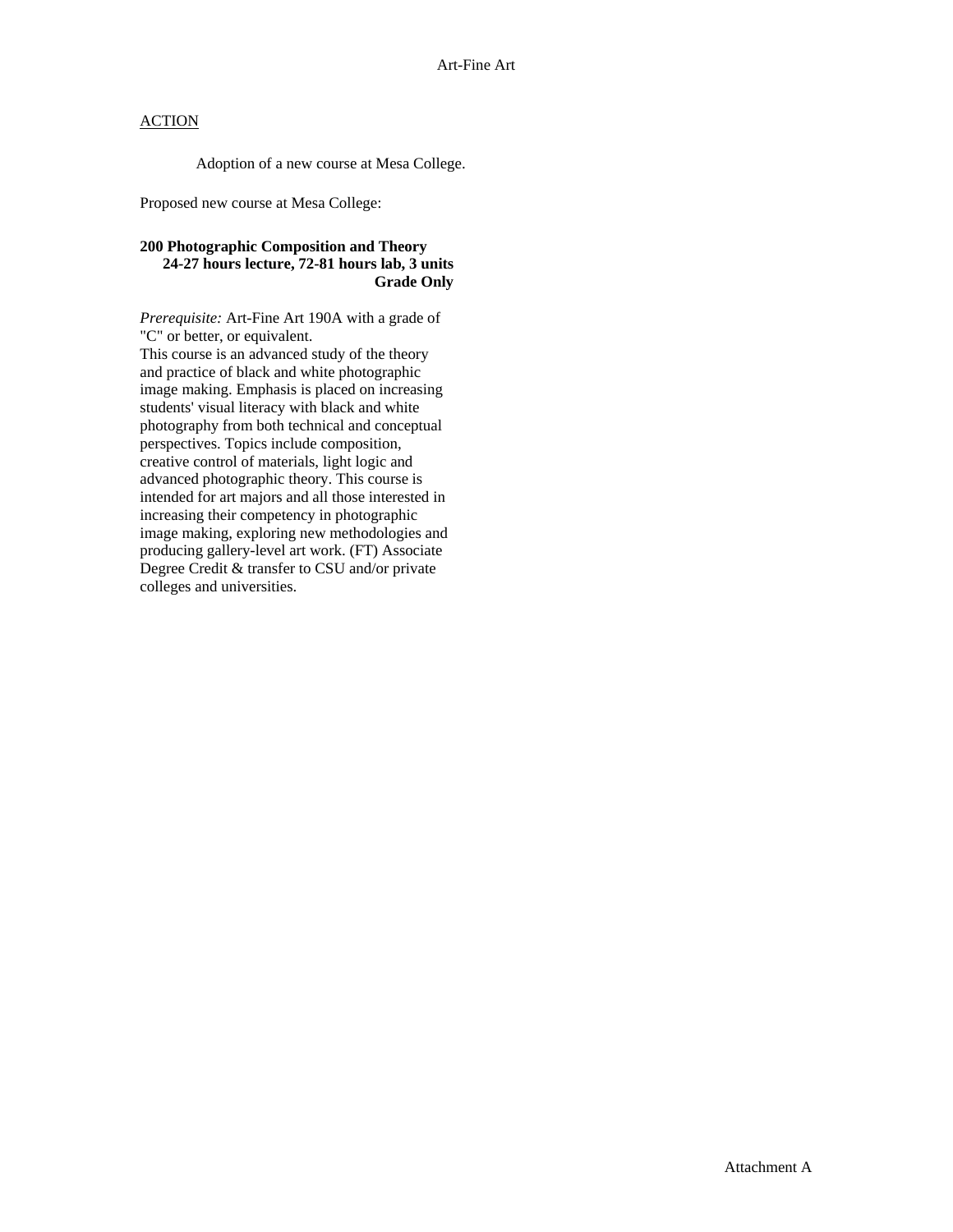Adoption of a new course at City College.

Proposed new course at City College:

#### **225 Advanced Digital Media 24-27 hours lecture, 72-81 hours lab, 3 units Grade Only**

*Prerequisite:* Art-Graphic Design 125 with a grade of "C" or better, or equivalent. *Advisory:* English 48 and English 49, each with a grade of "C" or better, or equivalent, or Assessment Skill Levels R5 and W5. Art-Graphic Design 126 with a grade of "C" or better, or equivalent.

This course is an advanced study of the principles of digital media used for visual communication. Instruction incorporates current hardware and software utilized in the graphic design industry. Specific hardware and software is announced for each course section each semester. This course is designed for students majoring in graphic design and anyone interested in furthering their digital media skills. This course may be repeated three times with significant software updates. (FT) Associate Degree Credit & transfer to CSU and/or private colleges and universities.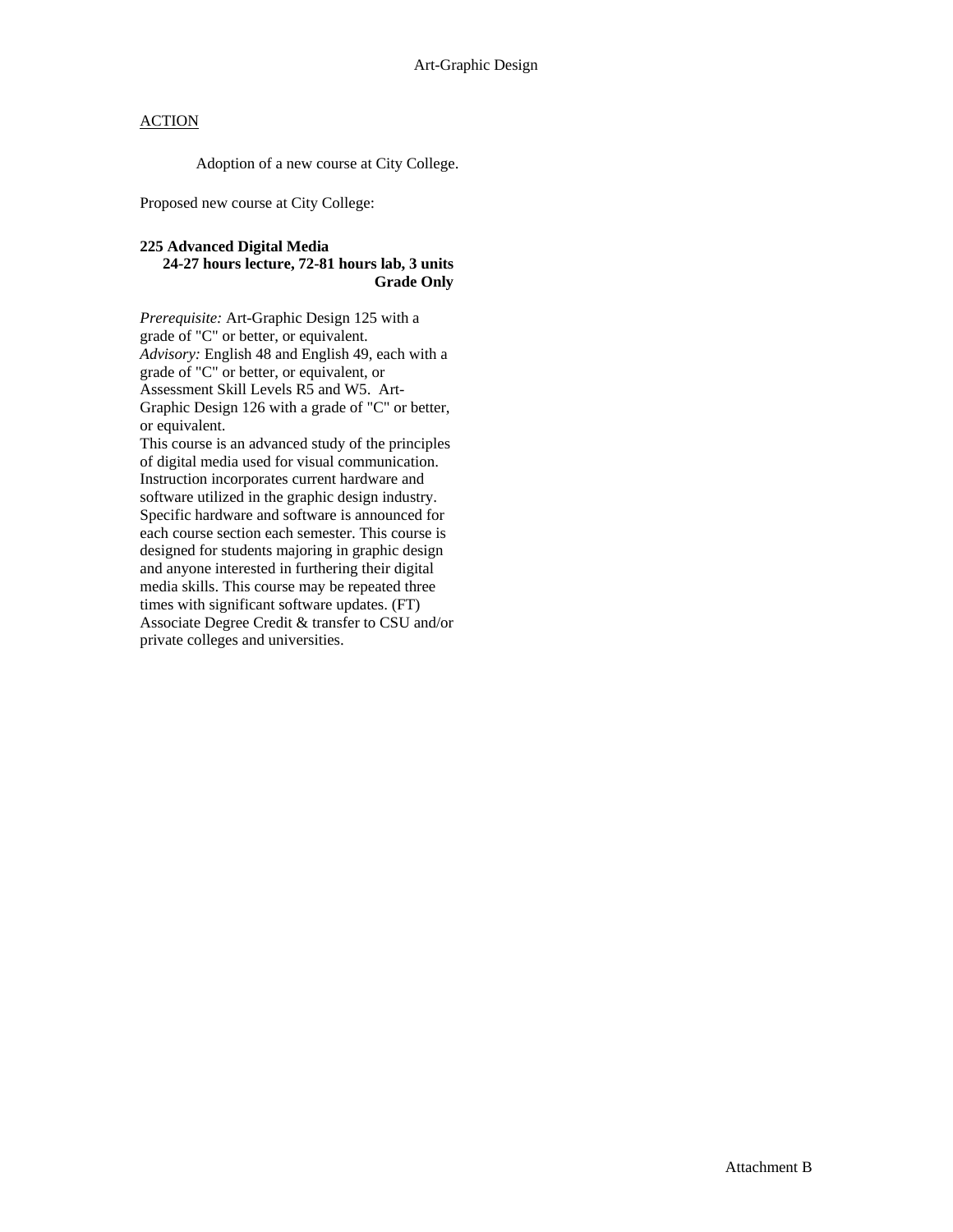Adoption of a new course at City College.

Proposed new course at City College:

#### **103 Emerging Technologies 48-54 hours lecture, 3 units Grade Only**

*Advisory:* English 101 with a grade of "C" or better, or equivalent, or Assessment Skill Levels R6 and W6.

Futures Studies 101 with a grade of "C" or better, or equivalent

This course examines the intersection of technology and the future. Students identify state of the art developments in emerging technologies and examine how technologies can aid us in the pursuit of a more just, equitable and sustainable future world. Emphasis is placed on the impact of communication technologies, biotechnologies, and emerging energy technologies on the future of society. Students track trends in specific areas of interest and use futures studies methods and tools to forecast possible, probable and preferable futures. This course is intended for anyone interested in Futures Studies and emerging technologies. (FT) Associate Degree Credit & transfer to CSU and/or private colleges and universities. CSU General Education. IGETC. UC Transfer Course List.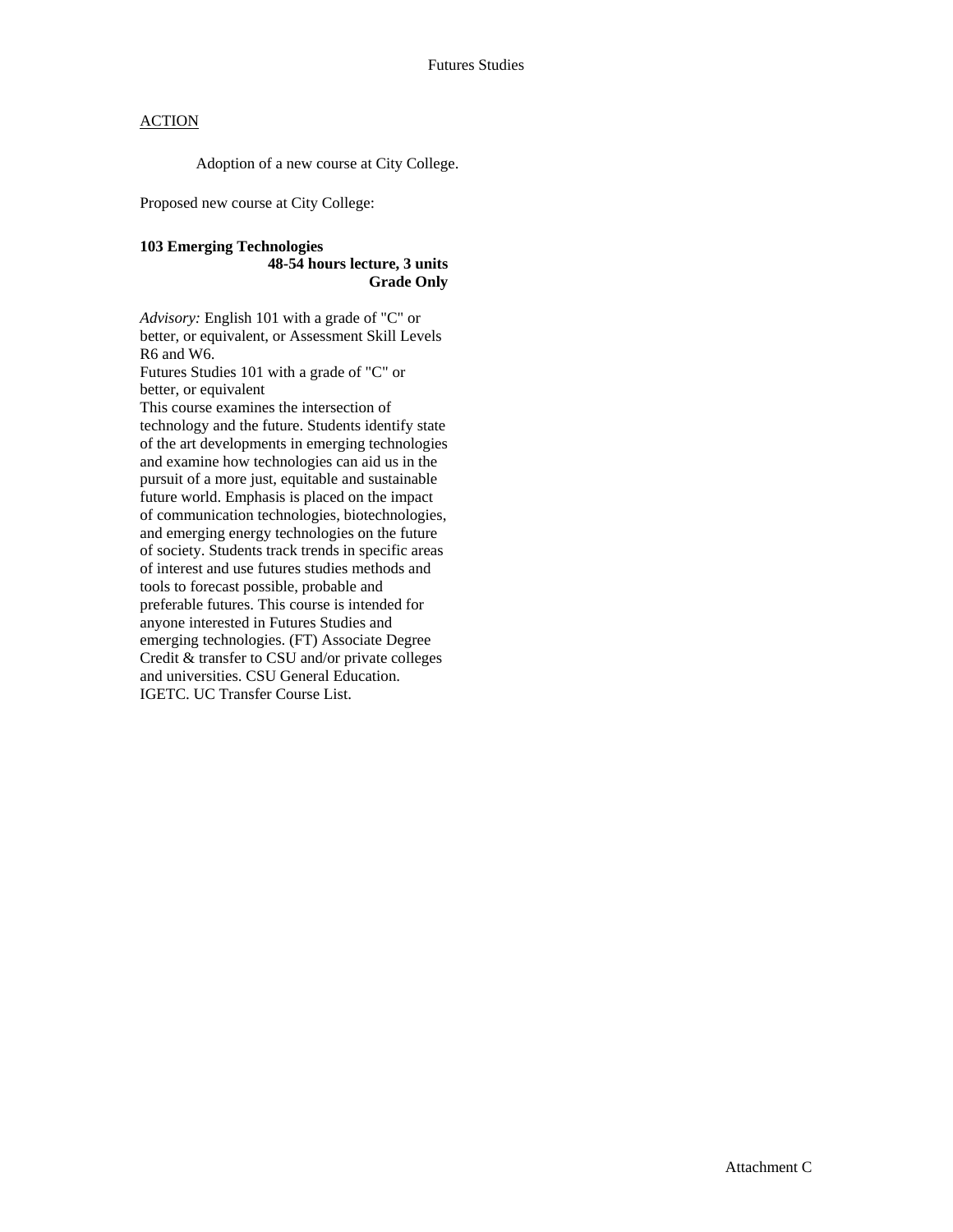Adoption of three course deactivations at Miramar College.

Proposed course deactivations at Miramar College (courses no longer offered at any college):

### **47 College Writing and Learning Skills for Developmental Students**

**48-54 hours lab, 1 unit Pass/No Pass** 

Learning Skills 47 is an individualized course designed to assist developmental students with basic college writing and learning skills necessary for success in academic settings. In this course, students practice the writing process, reading to respond, listening and discussing as well as study and research skills. Multimedia materials assigned to assist individual students are determined by diagnostics and instructorstudent interviews. Students work at their own pace and meet periodically with the instructor in support of continuing progress and course completion. Students must complete a minimum of 48 hours of work; a passing grade cannot be given unless the minimum number of hours are met. (FT) Not applicable to the Associate Degree.

### **48 College Reading and Learning Skills for Developmental Students**

**48-54 hours lab, 1 unit Pass/No Pass** 

Learning Skills 48 is an individualized course designed to assist developmental students with basic college reading and learning skills necessary for meeting college-level requirements. The course includes practice with the reading process, active reading and vocabulary learning strategies as well as with listening, research and study skills. Multi-media materials assigned to assist individual students are determined by diagnostics and instructorstudent interviews. Students work at their own pace and meet periodically with the instructor in support of continuing progress and course completion. Students must complete a minimum of 48 hours of work; a passing grade cannot be given unless the minimum number of hours are met. (FT) Not applicable to the Associate Degree.

#### **49 College Learning Skills for ESL Students 48-54 hours lab, 1 unit Pass/No Pass**

Learning Skills 49 is an individualized course designed to assist ESL students with various areas of language development such as writing and grammar, reading and vocabulary, and listening and speaking necessary for college success. Multi-media materials assigned to assist individual students are determined by diagnostics and instructor-student interviews. Students work at their own pace and meet periodically with the instructor in support of continuing progress and course completion. Students must complete a minimum of 48 hours of work. A passing grade cannot be given unless the minimum number of hours are met. (FT) Not applicable to the Associate Degree.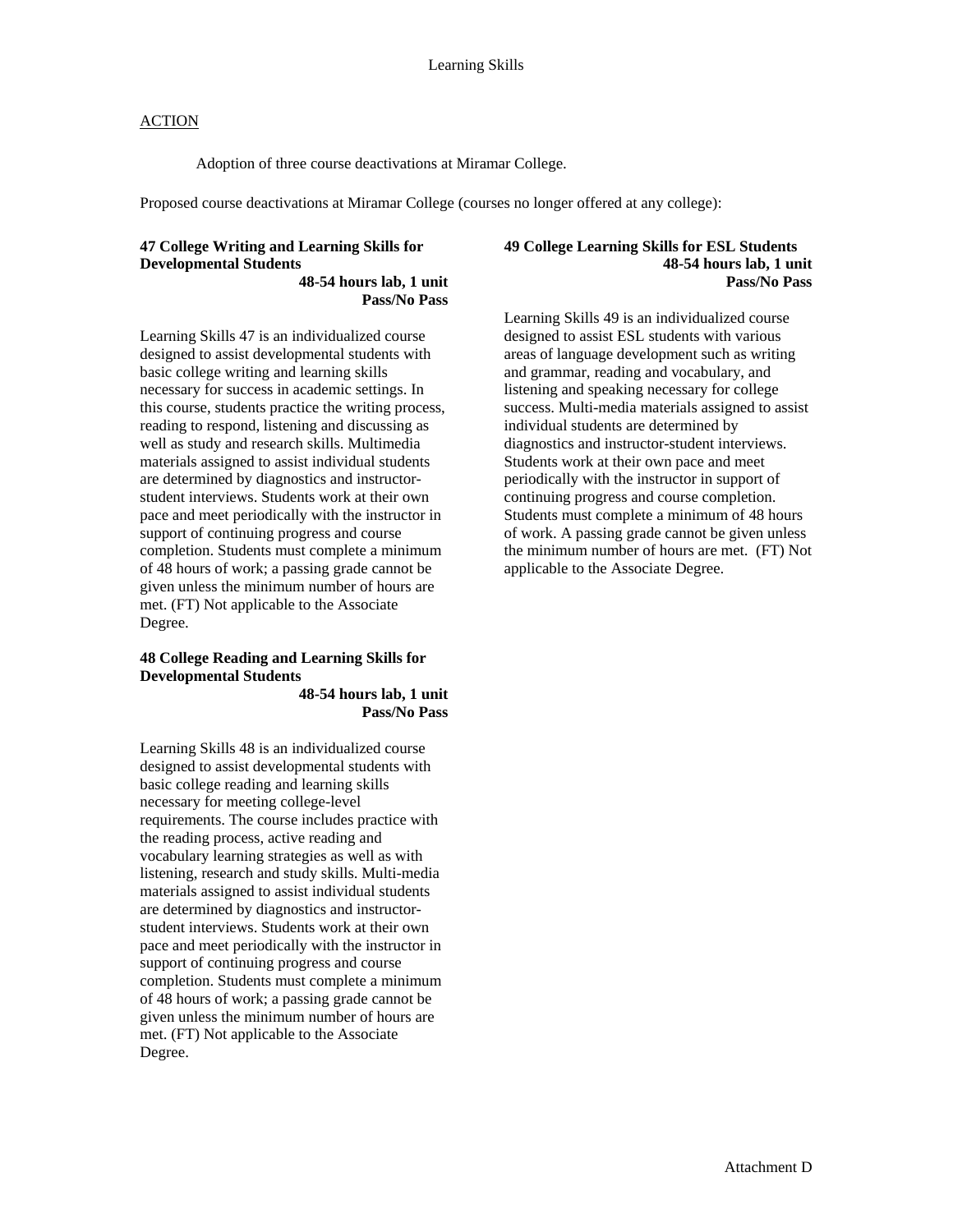Adoption of a new course at City College.

Proposed new course at City College:

### **240 Six Sigma and Lean Implementation 32-36 hours lecture, 48-54 hours lab, 3 units Grade Only**

*Advisory:* Manufacturing Engineering Technology 210 and 230, each with a grade of "C" or better, or equivalent. This course concentrates on six sigma concepts and implementation of lean in a business organization. Students learn the principles of six sigma and the utilization of six sigma tools in project application. The course also covers DMAIC (Define, Measure, Analyze, Improve, Control) problem solving methodology, team building and project management skills. This course is designed for those who are interested in participating in and/or implementing lean/six sigma at their organization. (FT) Associate Degree Credit & transfer to CSU and/or private colleges and universities.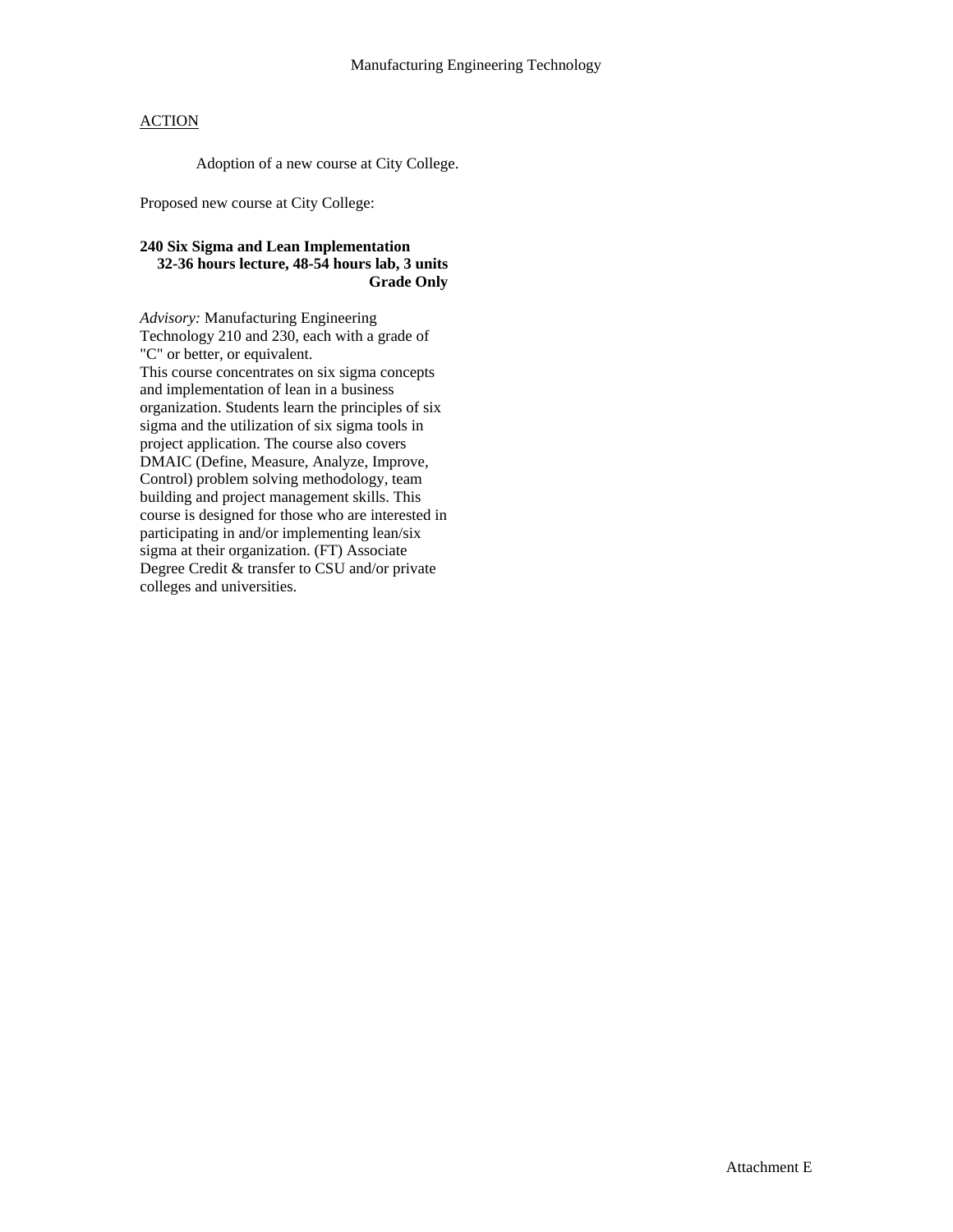Adoption of five new courses at Continuing Education.

Proposed new courses at Continuing Education:

#### **421 Plumbing I**

*Advisory:* Students may be required to conform to safety-related dress codes.

This course provides entry-level training in plumbing occupations such as plumber's helper, pipe layer, plumbing maintenance worker and parts clerk. Instruction will cover the following areas: plumbing systems and theories, plumbing codes, plumbing tools and materials, and safety practices and procedures. Students will use equipment that includes torches, cutoff saws, pipe threaders, pipe cutting tools and assorted hand tools. (FT)

### **422 Plumbing II**

*Advisory:* Successful completion of Plumbing I is strongly advised. Students must pass basic plumbing and safety test with 100 percent accuracy. Students may be required to conform to safety-related dress codes. This course is focused on the latest adopted Uniform Plumbing Code (UPC), the model plumbing code adopted by the State of California, published by the International Association of Plumbing and Mechanical Officials (IAPMO). Instruction also includes basic mathematics as it relates to the plumbing trade. (FT)

### **423 Plumbing III**

*Advisory*: Successful completion of Plumbing I and II is recommended. Students may be required to conform to safety-related dress codes. This course provides upgrade and advanced training in plumbing occupations. Instruction includes: layout and design, sizing of piping systems, materials, specialized systems, public relations, tests and inspections, solar tests and inspections, advanced plumbing math, safety requirements, advanced theory, and plumbing and solar codes. Students will use saws, rigid chain cutters, thread-o-matics, triangles, Tsquares and scales. (FT)

#### **431 Air Conditioning/Heating I**

This is the first course of a two course program that provides entry-level training in heating and air conditioning occupations. Instruction in this course will cover the following areas: basic air conditioning and heating theory; heating fundamentals and appliances; requirements and controls; circuits, thermostats; schematics and communications. (FT)

### **432 Air Conditioning/Heating II**

*Advisory:* Successful completion of Air Conditioning/Heating I is recommended. This is the second course in a two course program that provides entry-level training in heating and air conditioning occupations. Instruction in this course will cover the following areas: gas and electric heating; cooling fundamentals, components and installation; heat pumps, general service, EPA certification, troubleshooting and job search techniques. (FT)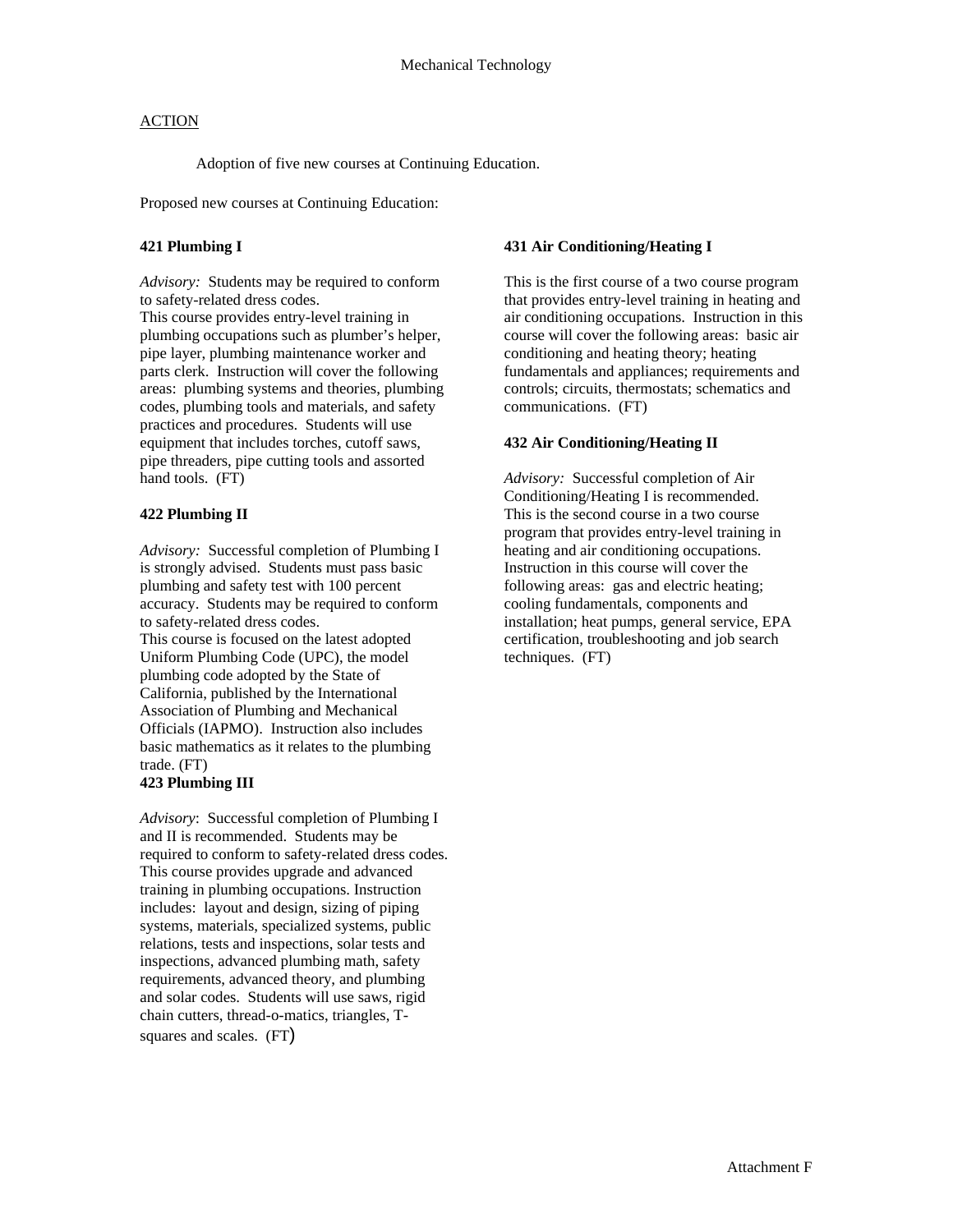Adoption of three new courses at Mesa College.

Proposed new courses at Mesa College:

#### **80 Basic Phlebotomy**

### **64-72 hours lecture, 24-27 hours lab, 4.5 units Grade Only**

*Advisory:* English 48 and English 49 and Mathematics 38, each with a grade of "C" or better, or equivalent, or Assessment Skill Levels R5, W5 and M30.

*Limitation on Enrollment:* Special Admission must be admitted to program. This course provides basic training in capillary puncture through didactic and clinical instruction as required by the State of California, Department of Health Services-Laboratory Field Services. The lecture portion of this course includes Anatomy and Physiology of the body systems with emphasis on the Circulatory System, Medical Terminology and Infection Control. The clinical component of this course provides students with hands-on training in capillary puncture. Students apply knowledge of theory to the clinical setting. This course is intended for students in the Phlebotomy Training Program. Upon successful completion of the Phlebotomy Training Program students are awarded a Certificate of Performance in Phlebotomy and may apply for State of California certification as a Certified Phlebotomy Technician 1 (CPT 1) and sit for the American Medical Technologists exam for Registered Phlebotomy Technician (RPT). (FT) Associate Degree Credit only and not Transferable.

#### **85 Advanced Phlebotomy 48-54 hours lecture, 48-54 hours lab, 4 units Grade Only**

*Prerequisite:* Medical Assisting 80 with a grade of "C" or better, or equivalent. *Limitation on Enrollment:* Special Admission must be admitted to program. This course provides training in venipuncture through didactic and clinical instruction, including advanced training as required by the State of California, Department of Health Services-Laboratory Field Services. The lecture portion of this course includes advanced Infection Control and biohazards, risk factors and appropriate responses to complications, anatomical site selection, quality assurance, preanalytical source of error and ethical and legal issues related to phlebotomy. The clinical component of this course provides students with hands-on training in venipuncture. Students apply knowledge of theory to the clinical setting. This course is intended for students in the Phlebotomy Training Program. Upon successful completion of the Phlebotomy Training Program students are awarded a Certificate of Performance in Phlebotomy and may apply for State of California certification as a Certified Phlebotomy Technician 1 (CPT 1) and sit for the American Medical Technologists exam for Registered Phlebotomy Technician (RPT). (FT) Associate Degree Credit only and not Transferable.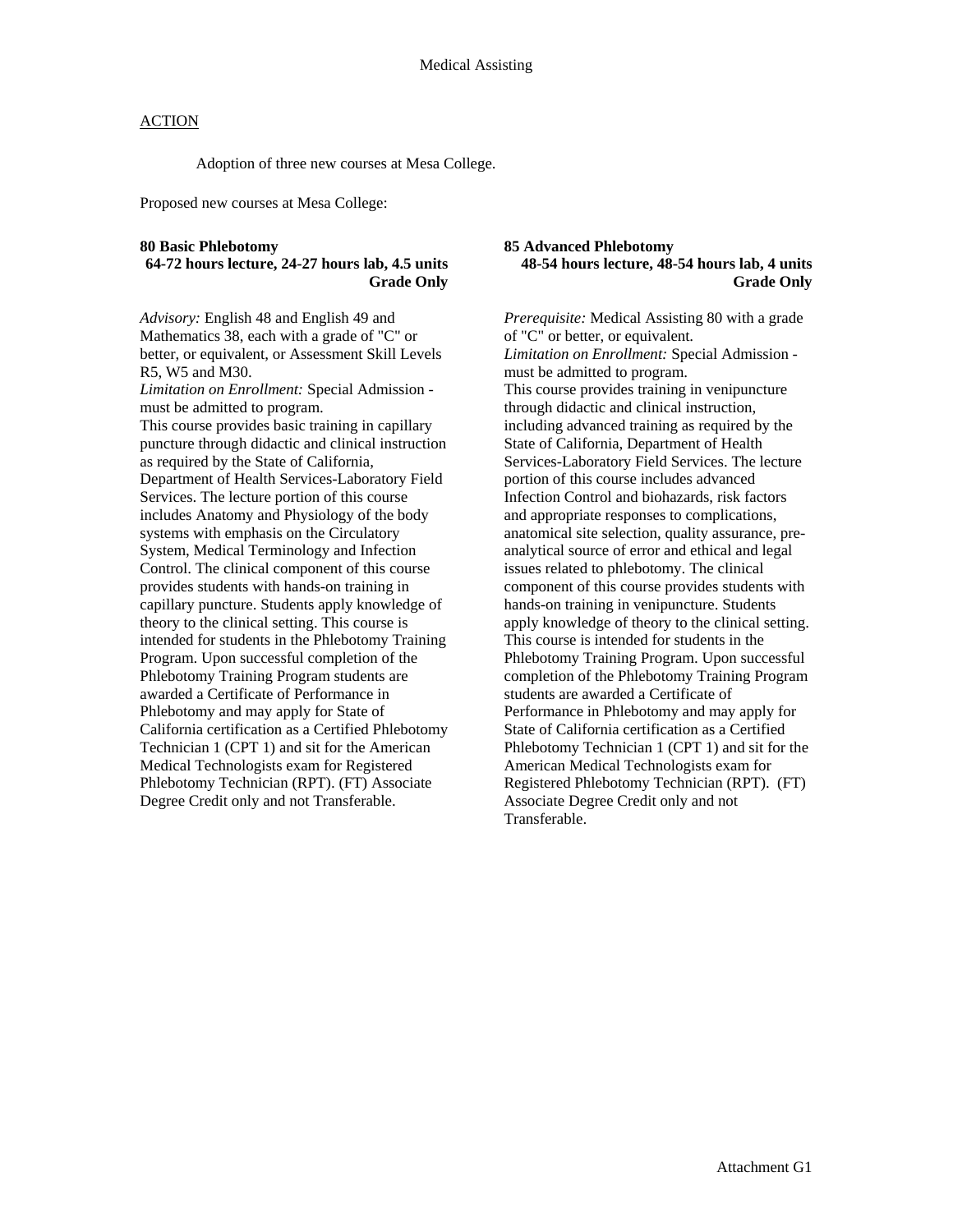### **90 Phlebotomy Practicum**

#### **75 hours other, 1 unit Grade Only**

*Prerequisite:* Medical Assisting 85 with a grade of "C" or better, or equivalent. *Limitation on Enrollment:* Special Admission must be admitted to program. This course is an unpaid 75 hour clinical experience designed for students to gain additional experience in phlebotomy. Students complete 50-100 venipunctures, 25 capillary punctures and observe 2 arterial punctures at an appropriate clinical site. Students apply knowledge of theory to the clinical setting. This course is intended for students in the Phlebotomy Training Program. Upon successful completion of the Phlebotomy Training Program students are awarded a Certificate of Performance in Phlebotomy and may apply for State of California certification as a Certified Phlebotomy Technician 1 (CPT 1) and sit for the American Medical Technologists exam for Registered Phlebotomy Technician (RPT). (FT) Associate Degree Credit only and not Transferable.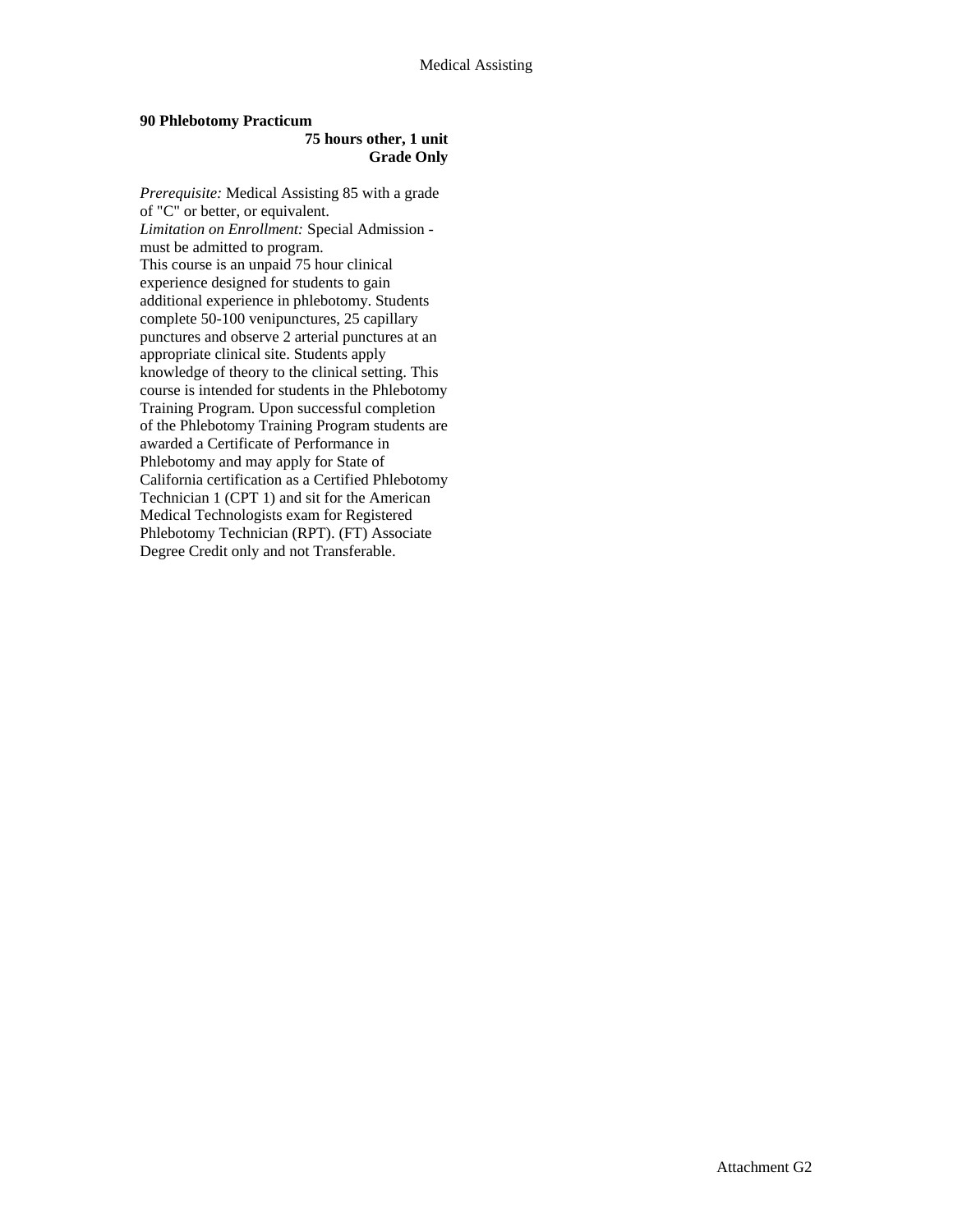Pursuant to Section 78016 of the Education Code, the following is a program review summary: Air Conditioning and Solar Energy Program

| A.                                                                            |  | Labor Market Information <sup>1</sup> : | The annual average number of persons employed in the Air<br>Conditioning and Solar Energy program area is 1,560 in San Diego<br>County in the 2009 Employment year. Approximately 38 new job<br>openings are projected through 2010. |
|-------------------------------------------------------------------------------|--|-----------------------------------------|--------------------------------------------------------------------------------------------------------------------------------------------------------------------------------------------------------------------------------------|
| <b>B.</b>                                                                     |  | Duplication <sup>2</sup> :              | Imperial Valley College.                                                                                                                                                                                                             |
| $C_{\cdot}$                                                                   |  | Effectiveness <sup>3</sup> :            | Program Area OR the projected enrollment 60 students for the 2010-<br>2011 year in a New Program area.                                                                                                                               |
| Information was obtained from California Labor Market Info at www.edd.ca.gov. |  |                                         |                                                                                                                                                                                                                                      |

- 2. Information was obtained from the Imperial Valley College 2009-2010 Catalog.
- 3. Information was obtained based on current enrollment and student interest.

### **ACTION**

Adoption of a new program at City College.

Proposed new program at City College:

## **Certificate of Performance: Air Conditioning and Solar Energy**

| <b>Courses Required for the Major:</b>               |
|------------------------------------------------------|
| AIRE 100 Basic Refrigeration Theory 4                |
|                                                      |
| AIRE 124 Control Systems Theory 3                    |
|                                                      |
| AIRE 160 Solar Energy Utilization Theory 3           |
|                                                      |
| Recommend AIRE 100, AIRE 103, AIRE 124 and AIRE      |
| 125 be taken prior to enrolling in AIRE 160 and AIRE |
| 161.                                                 |

**Total Units = 16**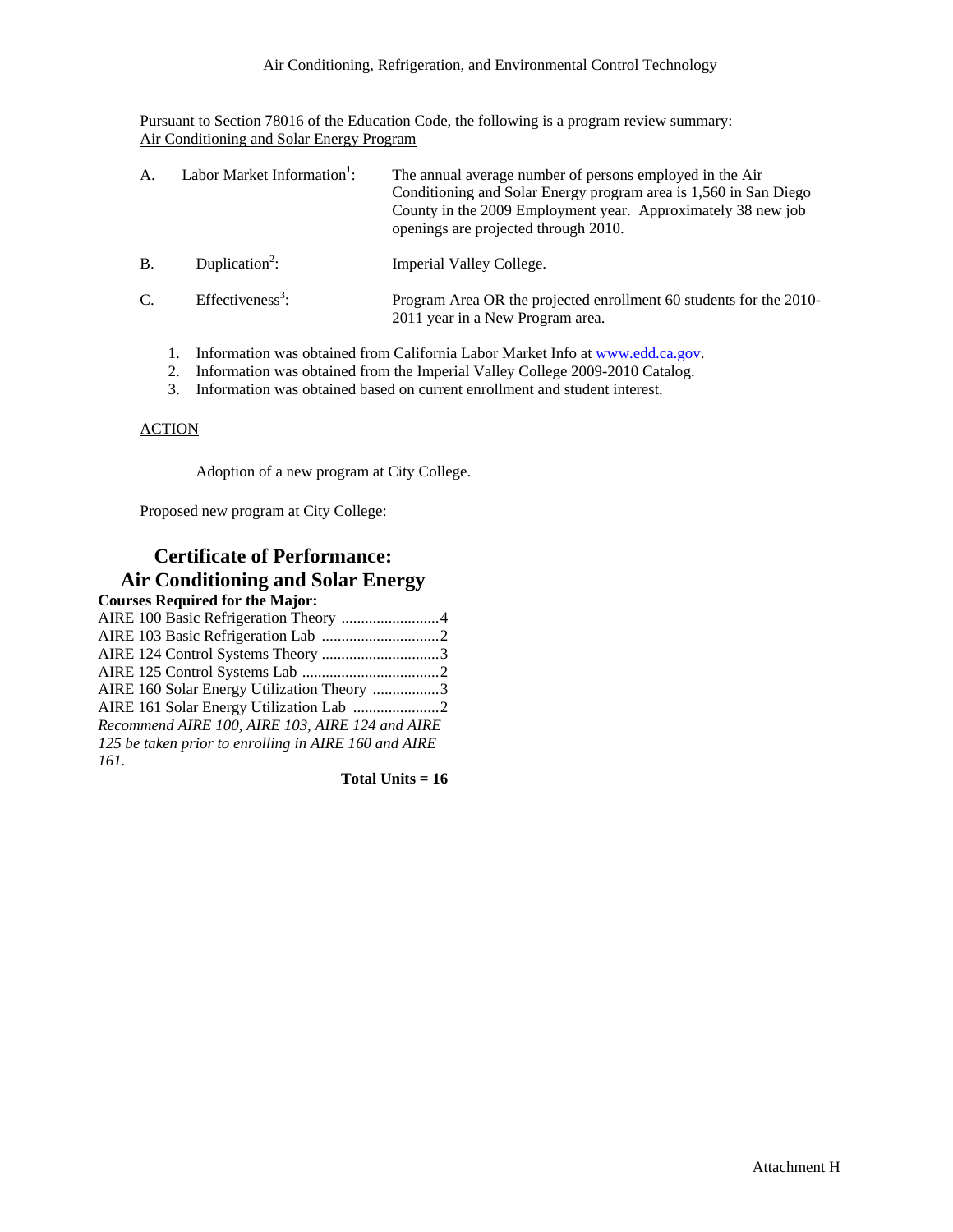Adoption of a new program at Mesa College.

Proposed new program at Mesa College:

### **Associate in Arts Degree Photography and New Genres Emphasis**

| <b>Courses Required for the Major:</b><br><b>Units</b> |  |
|--------------------------------------------------------|--|
|                                                        |  |
| ARTF 109 History of Modern Art or                      |  |
| ARTF 110 Art History: Prehistoric to Gothic or         |  |
| ARTF 111 Art History: Renaissance to Modern 3          |  |
| ARTF 150A Two-Dimensional Design 3                     |  |
| ARTF 150B Beginning Graphic Design 3                   |  |
| ARTF 151 Three-Dimensional Design 3                    |  |
|                                                        |  |
| <b>Complete the Requirements for the Photography</b>   |  |
| <b>Emphasis:</b>                                       |  |
| ARTF 190A Black and White Art Photography 3            |  |
| ARTF 191 Cultural Influences on Photography 3          |  |
|                                                        |  |
| ARTF 200 Photographic Composition and Theory 3         |  |
| ARTF 233 Introduction to Digital Photographic          |  |
|                                                        |  |
| ARTF 280F Photography Studio Lab 1                     |  |
| <b>Select One Course From:</b>                         |  |
| ARTF 113 African, Oceanic, and Native American         |  |
|                                                        |  |
| ARTF 120 Native American Indian Art 3                  |  |
| ARTF 125 Art History: Arts of the Asian Continent 3    |  |
|                                                        |  |
|                                                        |  |
|                                                        |  |
| Total Units $= 37$                                     |  |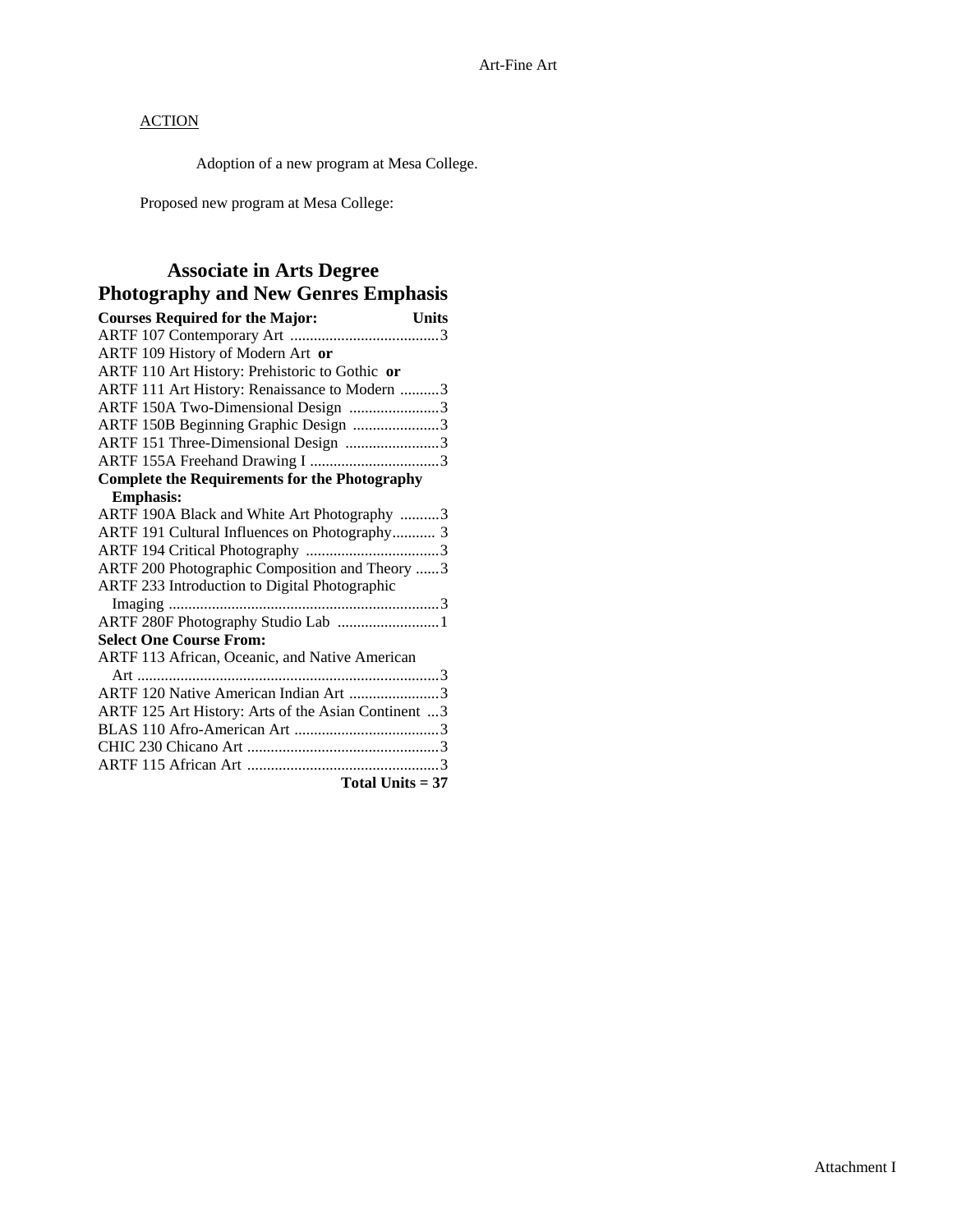Pursuant to Section 78016 of the Education Code, the following is a program review summary: Computer Basics Program

| A               | Labor Market Information <sup>1</sup> : | The annual average number of persons employed in the Computer<br>Basics program area is 38,810 in San Diego County in the 2006<br>Employment year. Approximately 42,630 new job openings are<br>projected through 2016. |
|-----------------|-----------------------------------------|-------------------------------------------------------------------------------------------------------------------------------------------------------------------------------------------------------------------------|
| B               | Duplication <sup>2</sup> :              | None.                                                                                                                                                                                                                   |
| $\mathcal{C}$ . | Effectiveness <sup>3</sup> :            | Program Area OR the projected enrollment 60 students for the 2010-<br>2011 year in a New Program area.                                                                                                                  |
|                 |                                         |                                                                                                                                                                                                                         |

- 1. Information was obtained from California Labor Market Info at www.edd.ca.gov
- 2. Information was obtained from SDICCCA.
- 3. Information was based on enrollment in courses leading to the certificate.

### ACTION

Adoption of a new program at City College.

Proposed new program at City College:

# **Certificate of Performance: Computer Basics**

| CBTE 101 Keyboarding for Computers or          |
|------------------------------------------------|
| CBTE 95 Keyboarding/Typing Speed Development 1 |
| CBTE 51 Basic Computer and Software Skills 1   |
| CBTE 114 Introduction to Microsoft Windows 1   |
|                                                |
| Total Units $= 5$                              |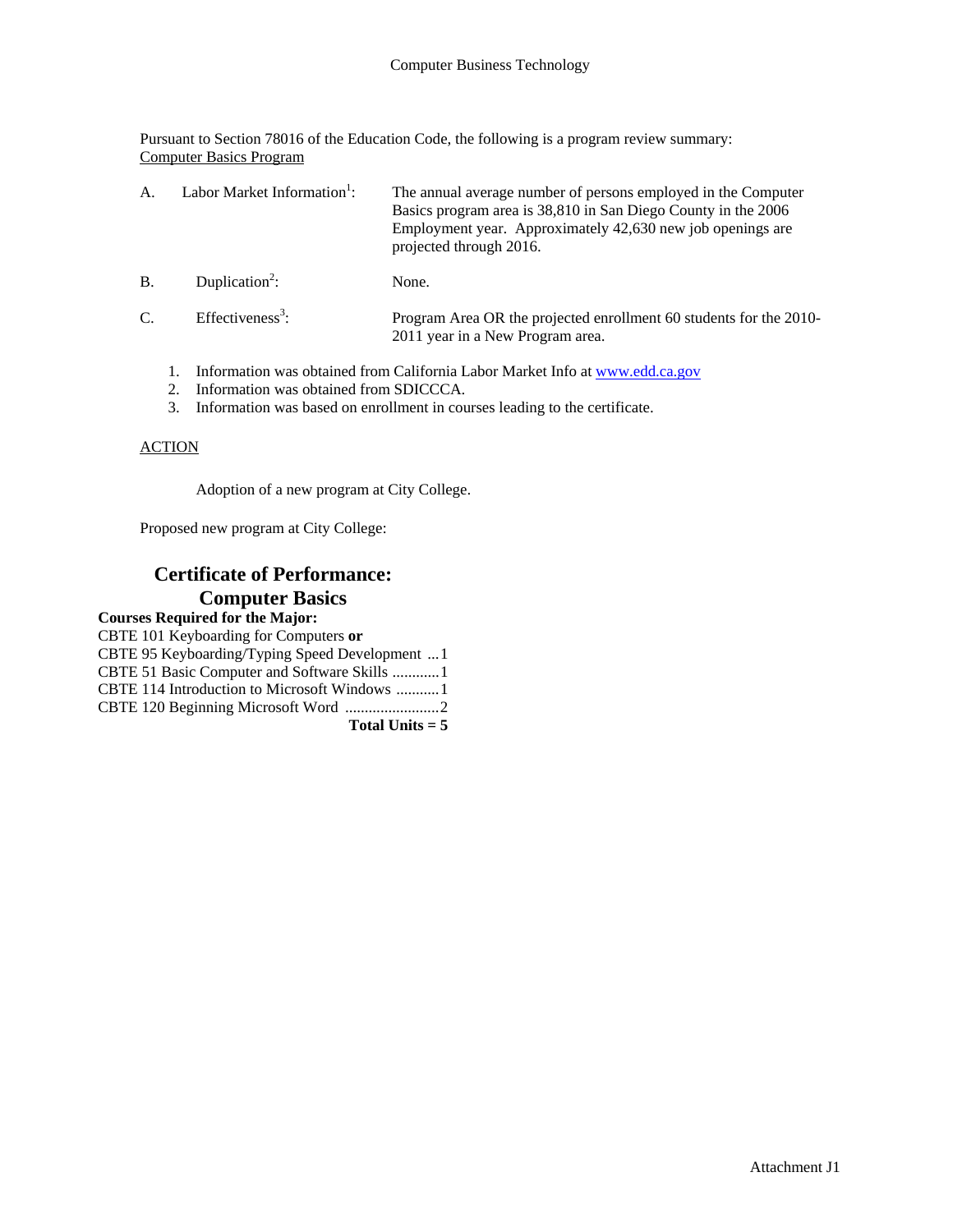Pursuant to Section 78016 of the Education Code, the following is a program review summary: Data Management Basics Program

| А.            | Labor Market Information <sup>1</sup> :                                      | The annual average number of persons employed in the Data<br>Management Basics program area is 107, 800 in San Diego County in<br>the 2006 Employment year. Approximately 117,800 new job openings<br>are projected through 2016. |
|---------------|------------------------------------------------------------------------------|-----------------------------------------------------------------------------------------------------------------------------------------------------------------------------------------------------------------------------------|
| B             | Duplication <sup>2</sup> :                                                   | None.                                                                                                                                                                                                                             |
| $\mathcal{C}$ | Effectiveness <sup>3</sup> :                                                 | Program Area OR the projected enrollment 60 students for the 2010-<br>2011 year in a New Program area.                                                                                                                            |
|               | Information was obtained from California Labor Market Info at www.edd.ca.gov |                                                                                                                                                                                                                                   |

- 2. Information was obtained from SDICCCA.
- 3. Information was based on enrollment in courses leading to the certificate.

### **ACTION**

Adoption of a new program at City College.

Proposed new program at City College:

## **Certificate of Performance: Data Management Basics**

| <b>Courses Required for the Major:</b>         |
|------------------------------------------------|
| CBTE 101 Keyboarding for Computers or          |
| CBTE 95 Keyboarding/Typing Speed Development 1 |
|                                                |
|                                                |
|                                                |
|                                                |
| Total Units $= 8$                              |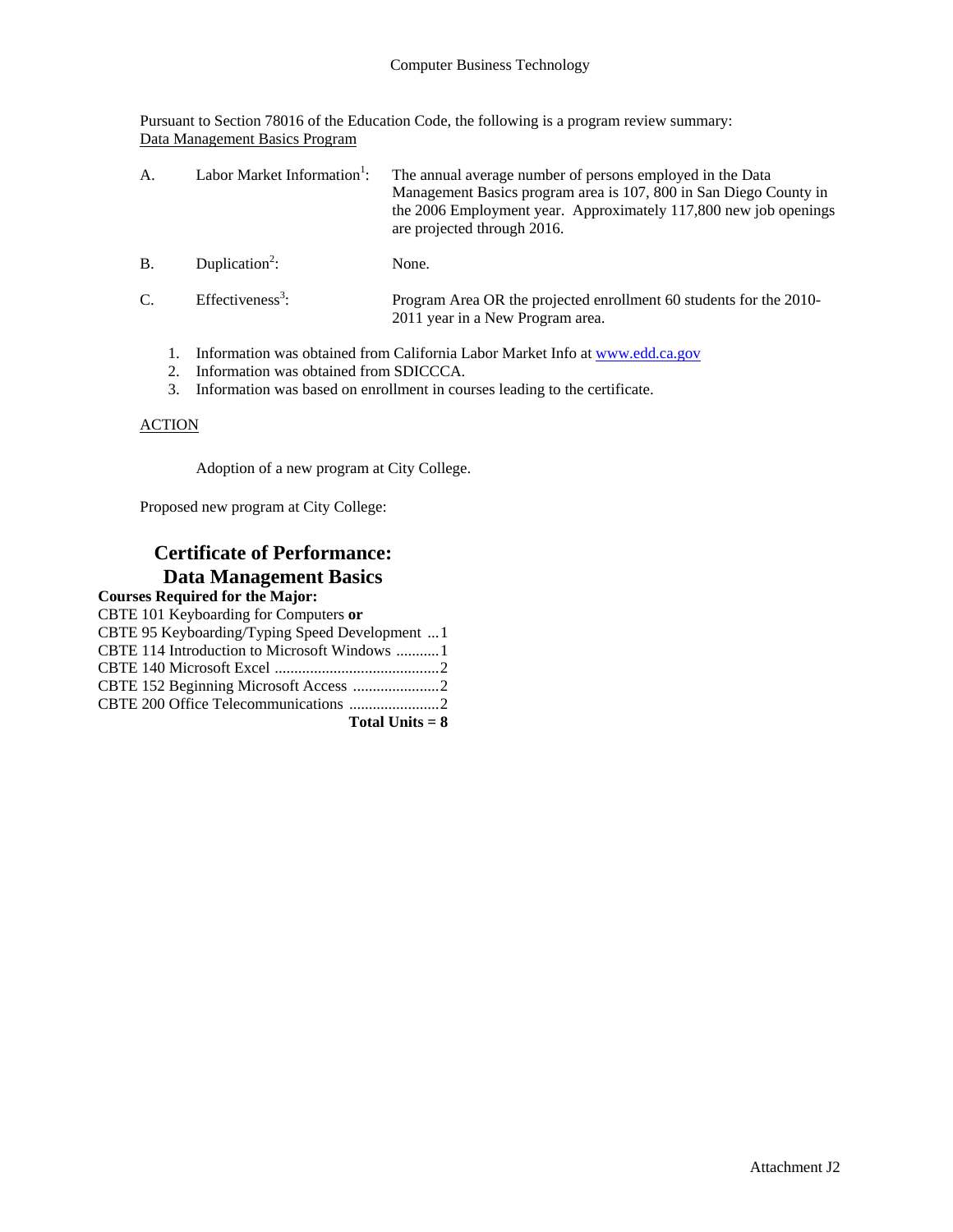Pursuant to Section 78016 of the Education Code, the following is a program review summary: Desktop Publishing Basics Program

| A.            | Labor Market Information <sup>1</sup> : | The annual average number of persons employed in the Desktop<br>Publishing Basics program area is 20,310 in San Diego County in the<br>2006 Employment year. Approximately 22,920 new job openings are<br>projected through 2016. |
|---------------|-----------------------------------------|-----------------------------------------------------------------------------------------------------------------------------------------------------------------------------------------------------------------------------------|
| B             | Duplication <sup>2</sup> :              | None.                                                                                                                                                                                                                             |
| $\mathcal{C}$ | Effectiveness <sup>3</sup> :            | Program Area OR the projected enrollment 60 students for the 2010-<br>2011 year in a New Program area.                                                                                                                            |
|               |                                         | Information was obtained from California Labor Market Info at www.edd.ca.gov                                                                                                                                                      |

- 2. Information was obtained from SDICCCA.
- 3. Information was based on enrollment in courses leading to the certificate.

### **ACTION**

Adoption of a new program at City College.

Proposed new program at City College:

## **Certificate of Performance: Desktop Publishing Basics**

| <b>Courses Required for the Major:</b>         |  |
|------------------------------------------------|--|
| CBTE 101 Keyboarding for Computers or          |  |
| CBTE 95 Keyboarding/Typing Speed Development 1 |  |
|                                                |  |
|                                                |  |
| CBTE 122 Intermediate Microsoft Word 3         |  |
|                                                |  |
| Total Units $= 9$                              |  |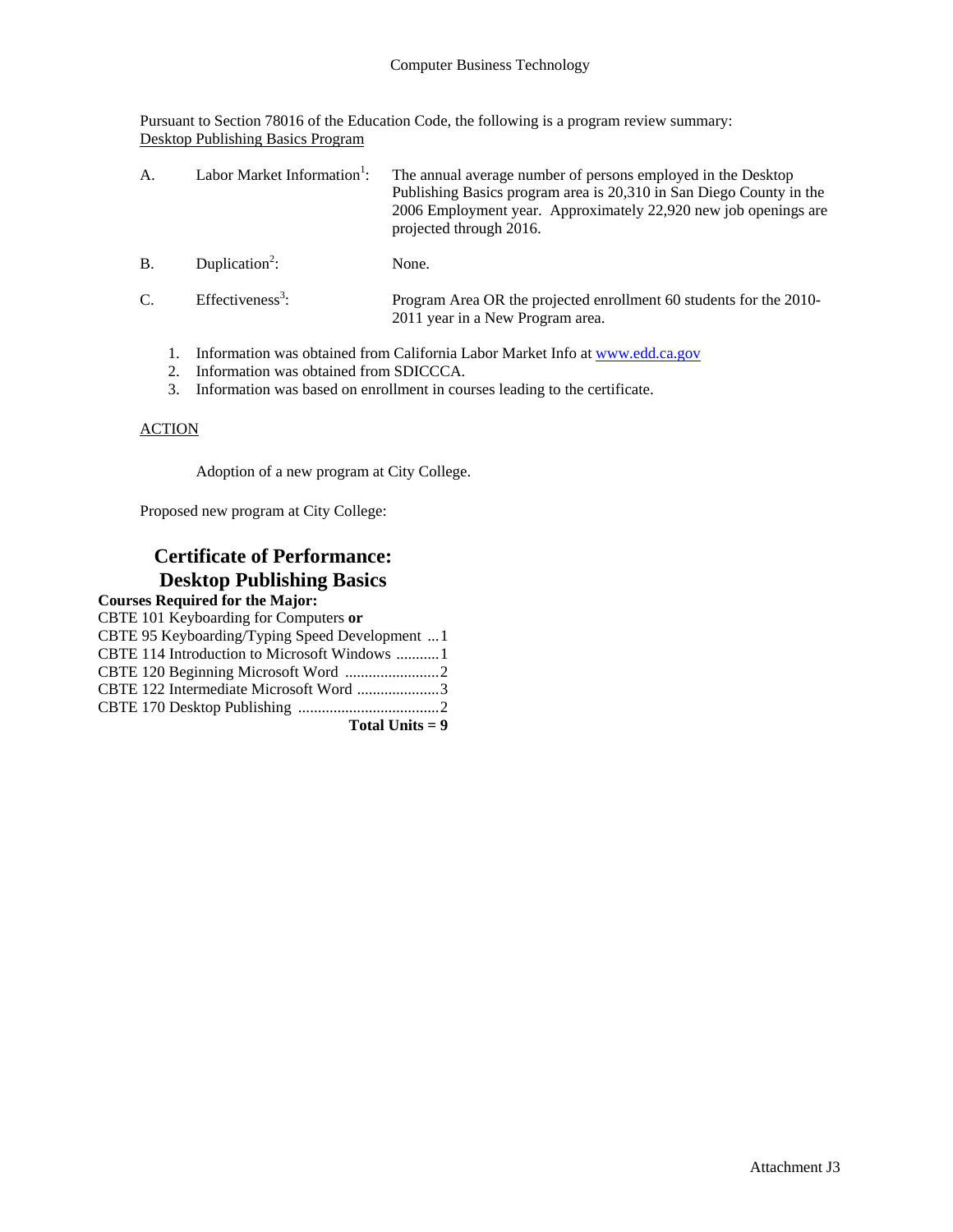Pursuant to Section 78016 of the Education Code, the following is a program review summary: Office Software Basics Program

| А.         | Labor Market Information <sup>1</sup> :                                      | The annual average number of persons employed in the Office<br>Software Basics program area is 48,130 in San Diego County in the<br>2006 Employment year. Approximately 50,930 new job openings are<br>projected through 2016. |
|------------|------------------------------------------------------------------------------|--------------------------------------------------------------------------------------------------------------------------------------------------------------------------------------------------------------------------------|
| <b>B</b> . | Duplication <sup>2</sup> :                                                   | None.                                                                                                                                                                                                                          |
| C.         | Effectiveness <sup>3</sup> :                                                 | Program Area OR the projected enrollment 60 students for the 2010-<br>2011 year in a New Program area.                                                                                                                         |
|            | Information was obtained from California Labor Market Info at www.edd.ca.gov |                                                                                                                                                                                                                                |

- 2. Information was obtained from SDICCCA.
- 3. Information was based on enrollment in courses leading to the certificate.

### **ACTION**

Adoption of a new program at City College.

Proposed new program at City College:

### **Certificate of Performance: Office Software Basics**

### **Courses Required for the Major:** CBTE 101 Keyboarding for Computers **or**

| Total Units $= 5$                              |
|------------------------------------------------|
|                                                |
| CBTE 114 Introduction to Microsoft Windows 1   |
| CBTE 95 Keyboarding/Typing Speed Development 1 |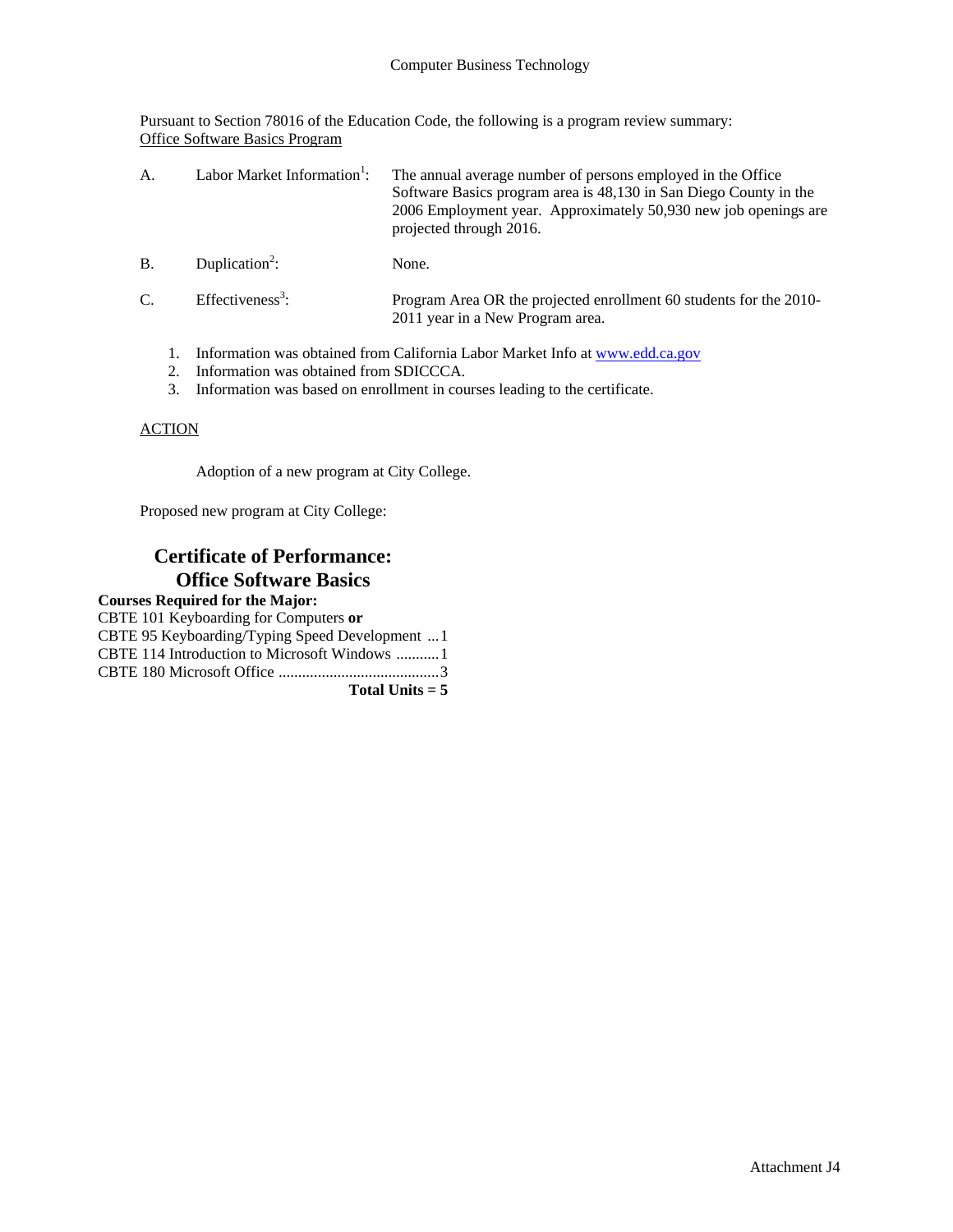Pursuant to Section 78016 of the Education Code, the following is a program review summary: Office Support Basics Program

| А.        |                                                                              | Labor Market Information <sup>1</sup> : | The annual average number of persons employed in the Office Support<br>Basics program area is 48,130 in San Diego County in the 2006<br>Employment year. Approximately 50,930 new job openings are<br>projected through 2016. |
|-----------|------------------------------------------------------------------------------|-----------------------------------------|-------------------------------------------------------------------------------------------------------------------------------------------------------------------------------------------------------------------------------|
| <b>B.</b> |                                                                              | Duplication <sup>2</sup> :              | None.                                                                                                                                                                                                                         |
| C.        |                                                                              | Effectiveness <sup>3</sup> :            | Program Area OR the projected enrollment 60 students for the 2010-<br>2011 year in a New Program area.                                                                                                                        |
|           | Information was obtained from California Labor Market Info at www.edd.ca.gov |                                         |                                                                                                                                                                                                                               |

- 2. Information was obtained from SDICCCA.
- 3. Information was based on enrollment in courses leading to the certificate.

### **ACTION**

Adoption of a new program at City College.

Proposed new program at City College:

## **Certificate of Performance: Office Support Basics**

#### **Courses Required for the Major:** CBTE 101 Keyboarding for Computers **or** CBTE 95 Keyboarding/Typing Speed Development ...1 CBTE 114 Introduction to Microsoft Windows ...........1 CBTE 120 Beginning Microsoft Word ........................2 CBTE 127 Introduction to PowerPoint ........................2 CBTE 140 Microsoft Excel ..........................................2 CBTE 152 Beginning Microsoft Access ......................2 CBTE 164 Introduction to Microsoft Outlook .............1 **Total Units = 11**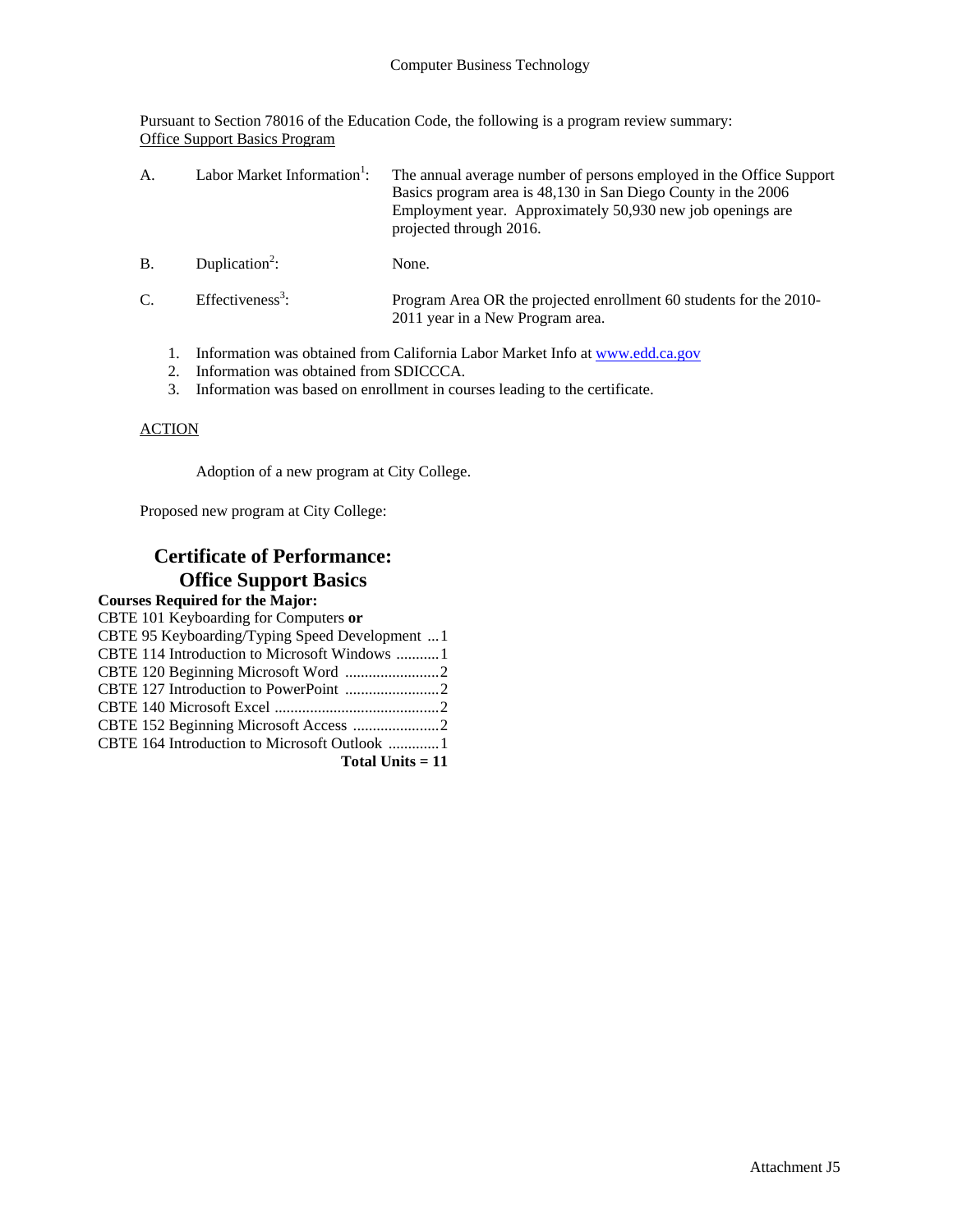Pursuant to Section 78016 of the Education Code, the following is a program review summary: Presentation Basics Program

| $\mathsf{A}$ . | Labor Market Information <sup>1</sup> : | The annual average number of persons employed in the Presentation<br>Basics program area is 20,310 in San Diego County in the 2006<br>Employment year. Approximately 22,920 new job openings are<br>projected through 2016. |
|----------------|-----------------------------------------|-----------------------------------------------------------------------------------------------------------------------------------------------------------------------------------------------------------------------------|
| <b>B.</b>      | Duplication <sup>2</sup> :              | None.                                                                                                                                                                                                                       |
| $C_{\cdot}$    | Effectiveness <sup>3</sup> :            | Program Area OR the projected enrollment 60 students for the 2010-<br>2011 year in a New Program area.                                                                                                                      |
|                |                                         | Information was obtained from California Labor Market Info at www.edd.ca.gov<br>$\alpha$                                                                                                                                    |

- 2. Information was obtained from SDICCCA.
- 3. Information was based on enrollment in courses leading to the certificate.

### **ACTION**

Adoption of a new program at City College.

Proposed new program at City College:

### **Certificate of Performance: Presentation Basics**

| Total Units $= 6$                              |
|------------------------------------------------|
|                                                |
|                                                |
| CBTE 114 Introduction to Microsoft Windows 1   |
| CBTE 95 Keyboarding/Typing Speed Development 1 |
| CBTE 101 Keyboarding for Computers or          |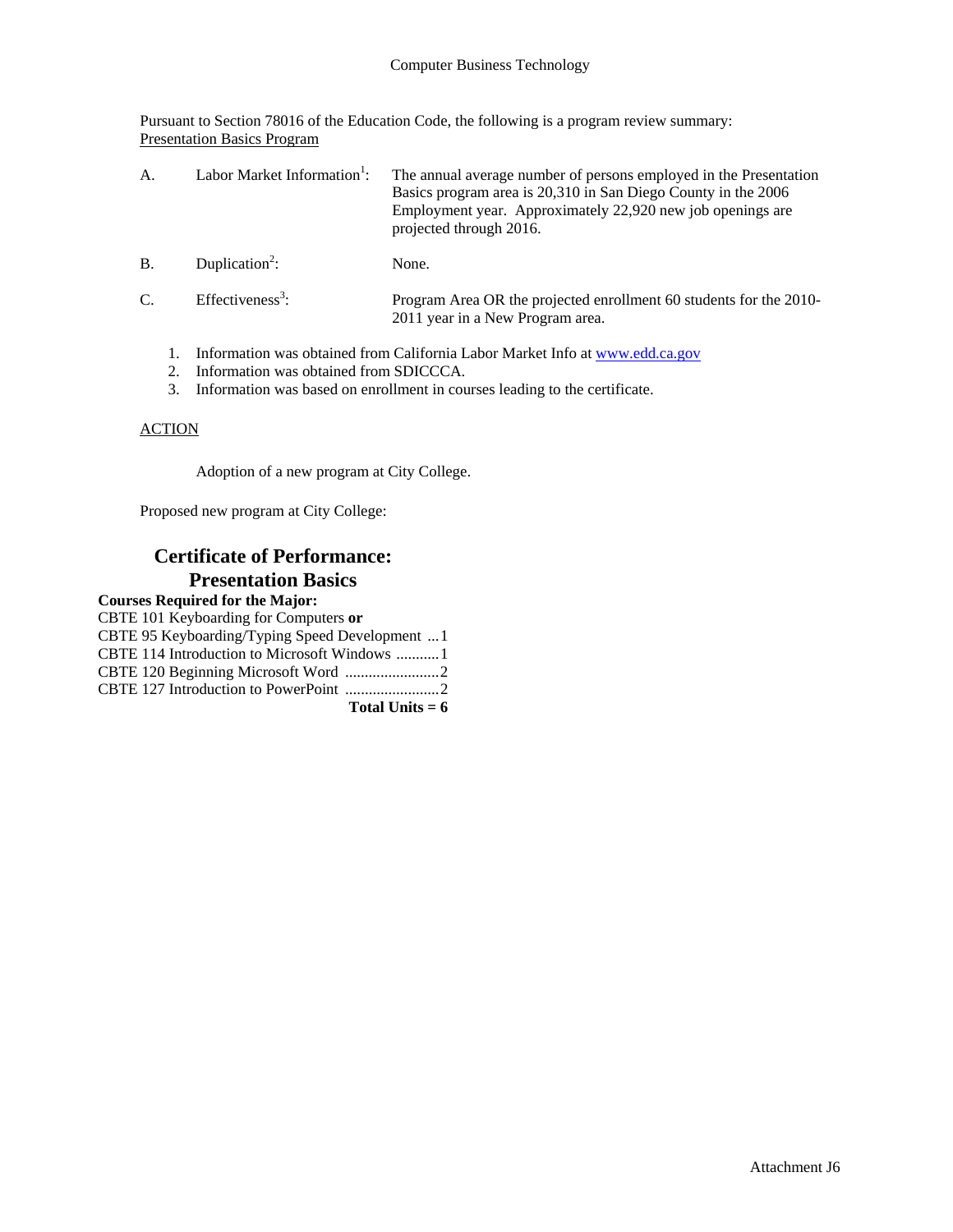Pursuant to Section 78016 of the Education Code, the following is a program review summary: Records Management Basics Program

| А.              | Labor Market Information <sup>1</sup> : | The annual average number of persons employed in the Records<br>Management Basics program area is 107,800 in San Diego County in<br>the 2006 Employment year. Approximately 117,800 new job openings<br>are projected through 2016. |
|-----------------|-----------------------------------------|-------------------------------------------------------------------------------------------------------------------------------------------------------------------------------------------------------------------------------------|
| B               | Duplication <sup>2</sup> :              | None.                                                                                                                                                                                                                               |
| $\mathcal{C}$ . | $Effectiveness3$ :                      | Program Area OR the projected enrollment 60 students for the 2010-<br>2011 year in a New Program area.                                                                                                                              |

- 1. Information was obtained from California Labor Market Info at www.edd.ca.gov
- 2. Information was obtained from SDICCCA.
- 3. Information was based on enrollment in courses leading to the certificate.

### **ACTION**

Adoption of a new program at City College.

Proposed new program at City College:

### **Certificate of Performance: Records Management Basics**

#### **Courses Required for the Major:** CBTE 101 Keyboarding for Computers **or** CBTE 95 Keyboarding/Typing Speed Development ..1 CBTE 114 Introduction to Microsoft Windows ..........1 CBTE 120 Beginning Microsoft Word .......................2 CBTE 140 Microsoft Excel .........................................2 CBTE 152 Beginning Microsoft Access .....................2 CBTE 205 Records Management ................................3 **Total Units = 11**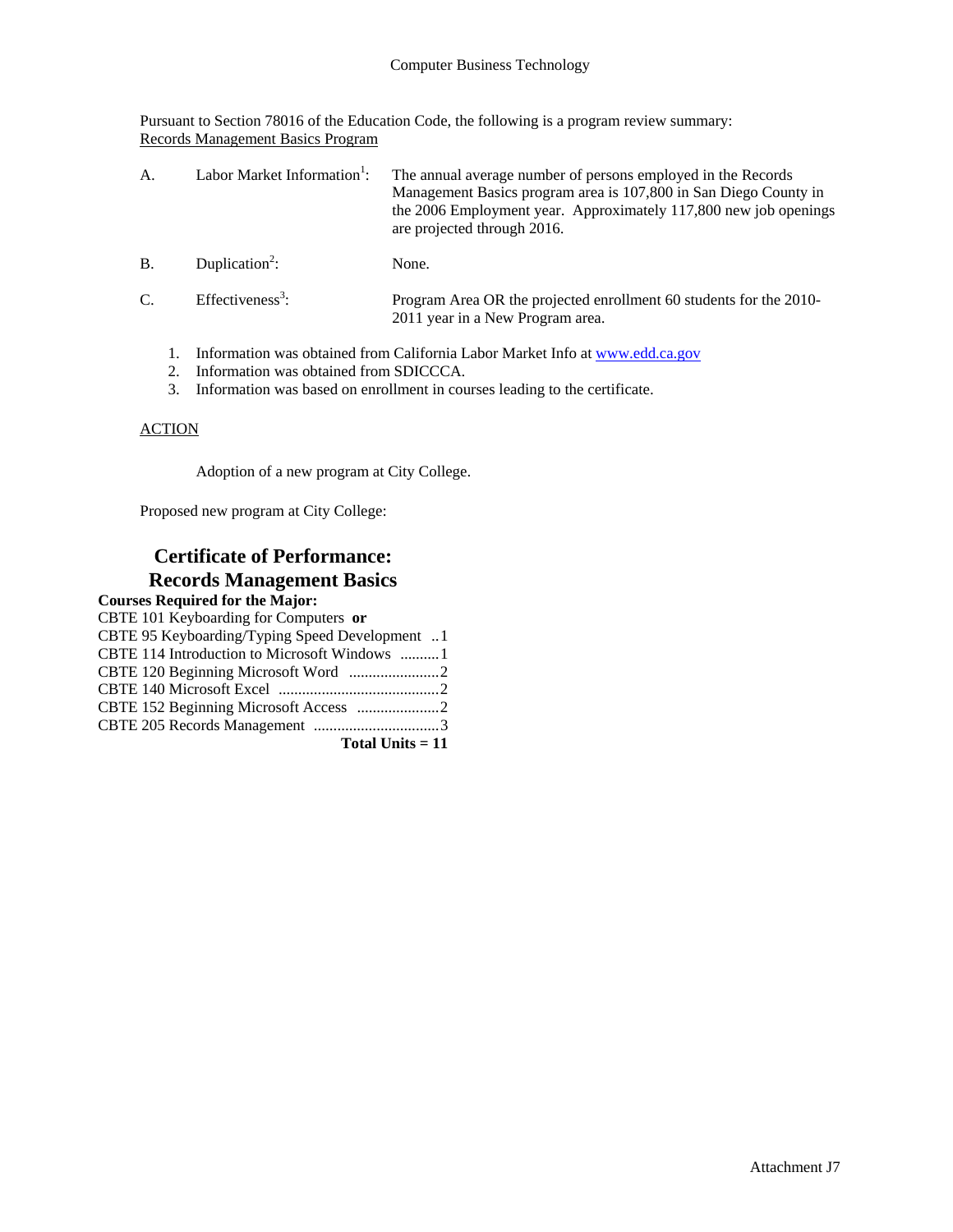Pursuant to Section 78016 of the Education Code, the following is a program review summary: Soft Skills Basics Program

| A.          | Labor Market Information <sup>1</sup> : | The annual average number of persons employed in the Soft Skills<br>Basics program area is 19,320 in San Diego County in the 2006<br>Employment year. Approximately 23,990 new job openings are<br>projected through 2016. |
|-------------|-----------------------------------------|----------------------------------------------------------------------------------------------------------------------------------------------------------------------------------------------------------------------------|
| B.          | Duplication <sup>2</sup> :              | None.                                                                                                                                                                                                                      |
| $C_{\cdot}$ | Effectiveness <sup>3</sup> :            | Program Area OR the projected enrollment 60 students for the 2010-<br>2011 year in a New Program area.                                                                                                                     |
|             |                                         | Information was obtained from California Labor Market Info at www.edd.ca.gov                                                                                                                                               |

- 2. Information was obtained from SDICCCA.
- 3. Information was based on enrollment in courses leading to the certificate.

### **ACTION**

Adoption of a new program at City College.

Proposed new program at City College:

## **Certificate of Performance: Soft Skills Basics**

| CBTE 101 Keyboarding for Computers or           |
|-------------------------------------------------|
| CBTE 95 Keyboarding/Typing Speed Development  1 |
| CBTE 114 Introduction to Microsoft Windows 1    |
|                                                 |
|                                                 |
| CBTE 210 Computers in Business or               |
|                                                 |
| BUSE 119 Business Communications 3              |
| Total Units $= 12$                              |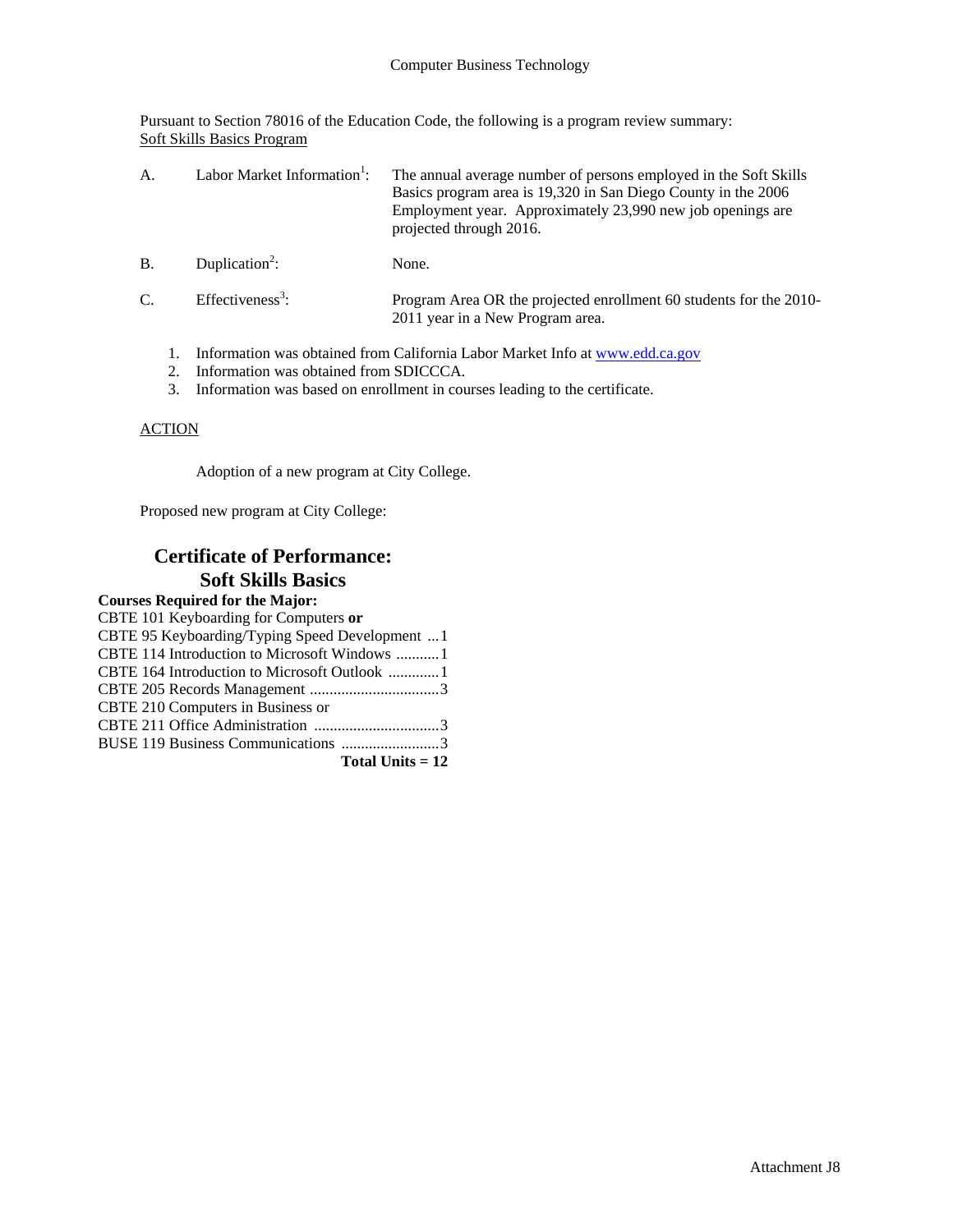Pursuant to Section 78016 of the Education Code, the following is a program review summary: Web Design Basics Program

| $\mathsf{A}$ . | Labor Market Information <sup>1</sup> : | The annual average number of persons employed in the Web Design<br>Basics program area is 48,130 in San Diego County in the 2006<br>Employment year. Approximately 50,930 new job openings are<br>projected through 2016. |
|----------------|-----------------------------------------|---------------------------------------------------------------------------------------------------------------------------------------------------------------------------------------------------------------------------|
| <b>B.</b>      | Duplication <sup>2</sup> :              | None.                                                                                                                                                                                                                     |
| $C_{\cdot}$    | Effectiveness <sup>3</sup> :            | Program Area OR the projected enrollment 60 students for the 2010-<br>2011 year in a New Program area.                                                                                                                    |
|                |                                         | Information was obtained from California Labor Market Info at www.edd.ca.gov                                                                                                                                              |

- 2. Information was obtained from SDICCCA.
- 3. Information was based on enrollment in courses leading to the certificate.

### **ACTION**

Adoption of a new program at City College.

Proposed new program at City College:

### **Certificate of Performance: Web Design Basics**

| CBTE 101 Keyboarding for Computers or          |
|------------------------------------------------|
| CBTE 95 Keyboarding/Typing Speed Development 1 |
| CBTE 114 Introduction to Microsoft Windows 1   |
|                                                |
| CBTE 165 Webpage Creation with Dreamweaver 3   |
| CBTE 167 Webpage Creation Using Microsoft      |
| Expression Web or                              |
|                                                |
| Total Units $= 8-9$                            |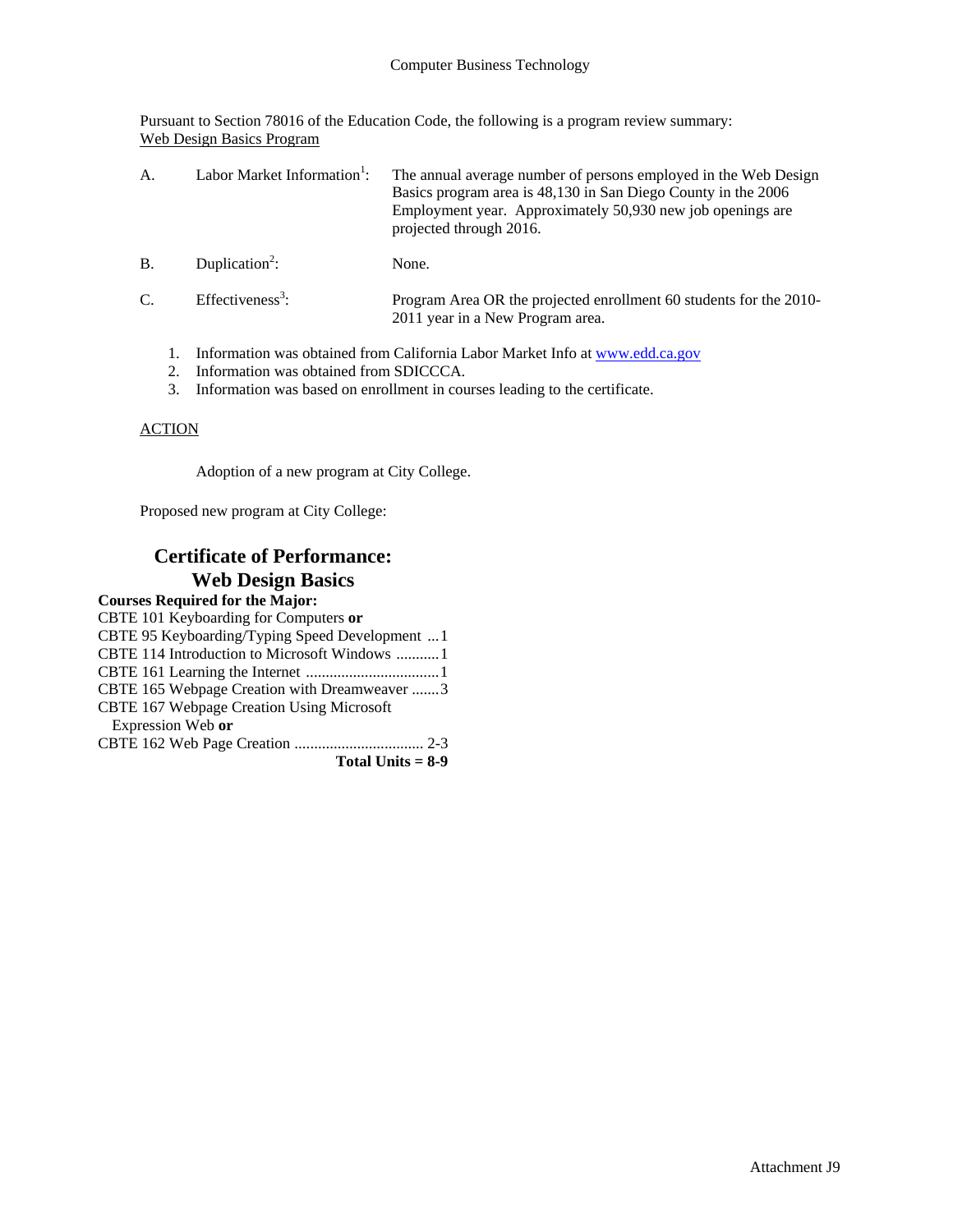Pursuant to Section 78016 of the Education Code, the following is a program review summary: Electrical Recertification Preparation Program

| А. | Labor Market Information <sup>1</sup> : | The annual average number of persons employed in the Electrical<br>Recertification Preparation program area is 7,930 in San Diego County<br>in the 2006 Employment year. Approximately 8,340 new job openings<br>are projected through 2016. |
|----|-----------------------------------------|----------------------------------------------------------------------------------------------------------------------------------------------------------------------------------------------------------------------------------------------|
| B. | Duplication <sup>2</sup> :              | None.                                                                                                                                                                                                                                        |
| C. | Effectiveness <sup>3</sup> :            | Program Area OR the projected enrollment 50 students for the 2010-<br>2011 year in a New Program area.                                                                                                                                       |
|    |                                         | Information was obtained from California Labor Market Info at www.edd.ca.gov                                                                                                                                                                 |

- 2. Information was obtained from regional college catalogs.
- 3. Information was based on the enrollment data for 2009-2010.

### ACTION

Adoption of a new program at City College.

Proposed new program at City College:

## **Certificate of Performance: Electrical Recertification Preparation**

| ELCT 020 Blueprint Reading for Electricians 3 |
|-----------------------------------------------|
| ELCT 030 Modern Commercial Wiring 3           |
| ELCT 040 Data, Voice and Video Cabling for    |
|                                               |
| Total Units $= 9$                             |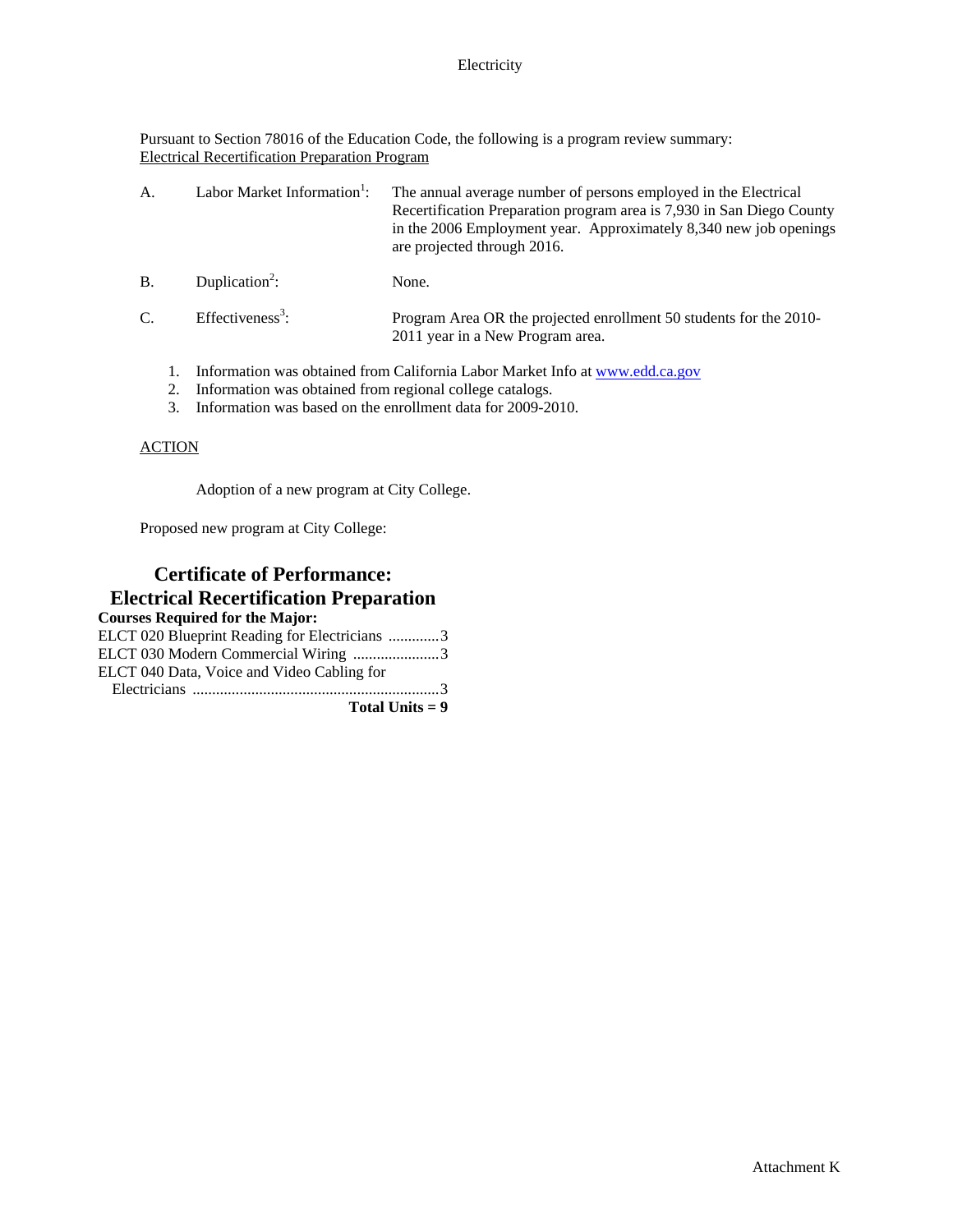Adoption of a program revision at Mesa College.

Proposed program revision at Mesa College:

# **Certificate of Achievement Event Management**

| <b>Courses Required for the Major:</b><br>Units          |
|----------------------------------------------------------|
| HOSP 101 Introduction to Hospitality & Tourism3          |
| HOSP 102 Hospitality Financial Reporting 3               |
|                                                          |
| HOSP 115 Strategic Leadership in Hospitality 3           |
| HOSP 120 Event & Hospitality Sales & Marketing  3        |
| HOSP 160 Meeting and Convention Management 3             |
| HOSP 165 Special Event Management3                       |
| HOSP 170 Event Promotion & Sponsorship3                  |
| HOSP 175 Event Convention Service & Catering             |
|                                                          |
| HOSP 180 185 Event & Meeting Facilities                  |
| Management or                                            |
| HOSP 181 186The Business of Social Events &              |
|                                                          |
|                                                          |
| ${}^{1}$ Students may complete 150 hours of Departmental |
| approved industry practical training in lieu of this     |
| credit requirement.                                      |
|                                                          |

**Total Units = 30** 

# **Associate in Arts Degree Event Management**

| <b>Courses Required for the Major:</b><br><b>Units</b>      |  |
|-------------------------------------------------------------|--|
| HOSP 101 Introduction to Hospitality & Tourism3             |  |
| HOSP 102 Hospitality Financial Reporting3                   |  |
|                                                             |  |
| HOSP 110 Lodging Management & Operations 3                  |  |
| HOSP 111 Food and Beverage Management 3                     |  |
| HOSP 115 Strategic Leadership in Hospitality 3              |  |
| HOSP 120 Event & Hospitality Sales & Marketing3             |  |
|                                                             |  |
| HOSP 150 Hospitality Human Resources 3                      |  |
| HOSP 160 Meeting and Convention Management3                 |  |
| HOSP 165 Special Event Management 3                         |  |
| HOSP 170 Event Promotion & Sponsorship3                     |  |
| HOSP 175 Event Convention Service & Catering                |  |
| Management<br>$\overline{2}$                                |  |
| HOSP 180 185 Event & Meeting Facilities Management or       |  |
| HOSP 181 186The Business of Social Events & Wedding         |  |
|                                                             |  |
|                                                             |  |
|                                                             |  |
|                                                             |  |
| $^1$ Students may complete 150 hours of Departmental        |  |
| approved industry practical training in lieu of this credit |  |
| requirement.                                                |  |

**Total Units = 37**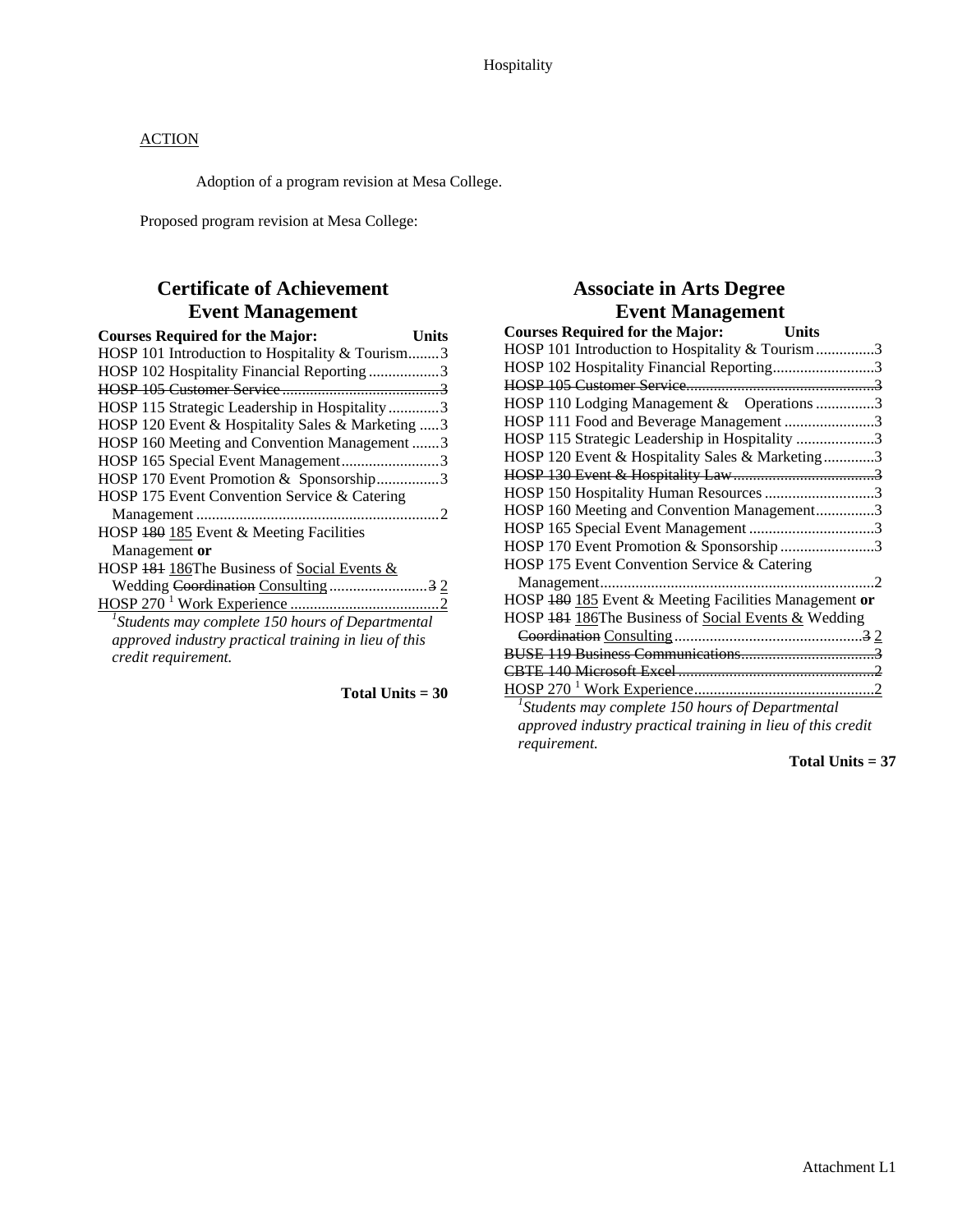# **Certificate of Achievement Hotel Management**

| <b>Courses Required for the Major:</b><br>Units     |
|-----------------------------------------------------|
| HOSP 101 Introduction to Hospitality & Tourism3     |
| HOSP 102 Hospitality Financial Reporting3           |
|                                                     |
| HOSP 110 Lodging Management & Operations3           |
| HOSP 111 Food and Beverage Management3              |
| HOSP 115 Strategic Leadership in Hospitality3       |
| HOSP 120 Event & Hospitality Sales & Marketing  3   |
|                                                     |
| HOSP 150 Hospitality Human Resources3               |
|                                                     |
| HOSP 175 Event Convention Service & Catering        |
|                                                     |
|                                                     |
| $1$ Students may complete 150 hours of Departmental |

*approved industry practical training in lieu of this credit requirements.* 

**Total Units = 30** 

# **Associate in Science Degree Hotel Management**

| <b>Courses Required for the Major:</b>                       | Units |
|--------------------------------------------------------------|-------|
| HOSP 101 Introduction to Hospitality & Tourism 3             |       |
| HOSP 102 Hospitality Financial Reporting3                    |       |
|                                                              |       |
| HOSP 110 Lodging Management & Operations 3                   |       |
| HOSP 111 Food and Beverage Management 3                      |       |
| HOSP 115 Strategic Leadership in Hospitality 3               |       |
| HOSP 120 Event & Hospitality Sales & Marketing3              |       |
|                                                              |       |
| HOSP 150 Hospitality Human Resources 3                       |       |
|                                                              |       |
|                                                              |       |
| HOSP 175 Event Convention Service & Catering                 |       |
|                                                              |       |
|                                                              |       |
|                                                              |       |
|                                                              |       |
|                                                              |       |
| $1$ Students may complete 250 hours of Departmental approved |       |

*industry practical training in lieu of this credit requirement.* 

**Total Units = 35**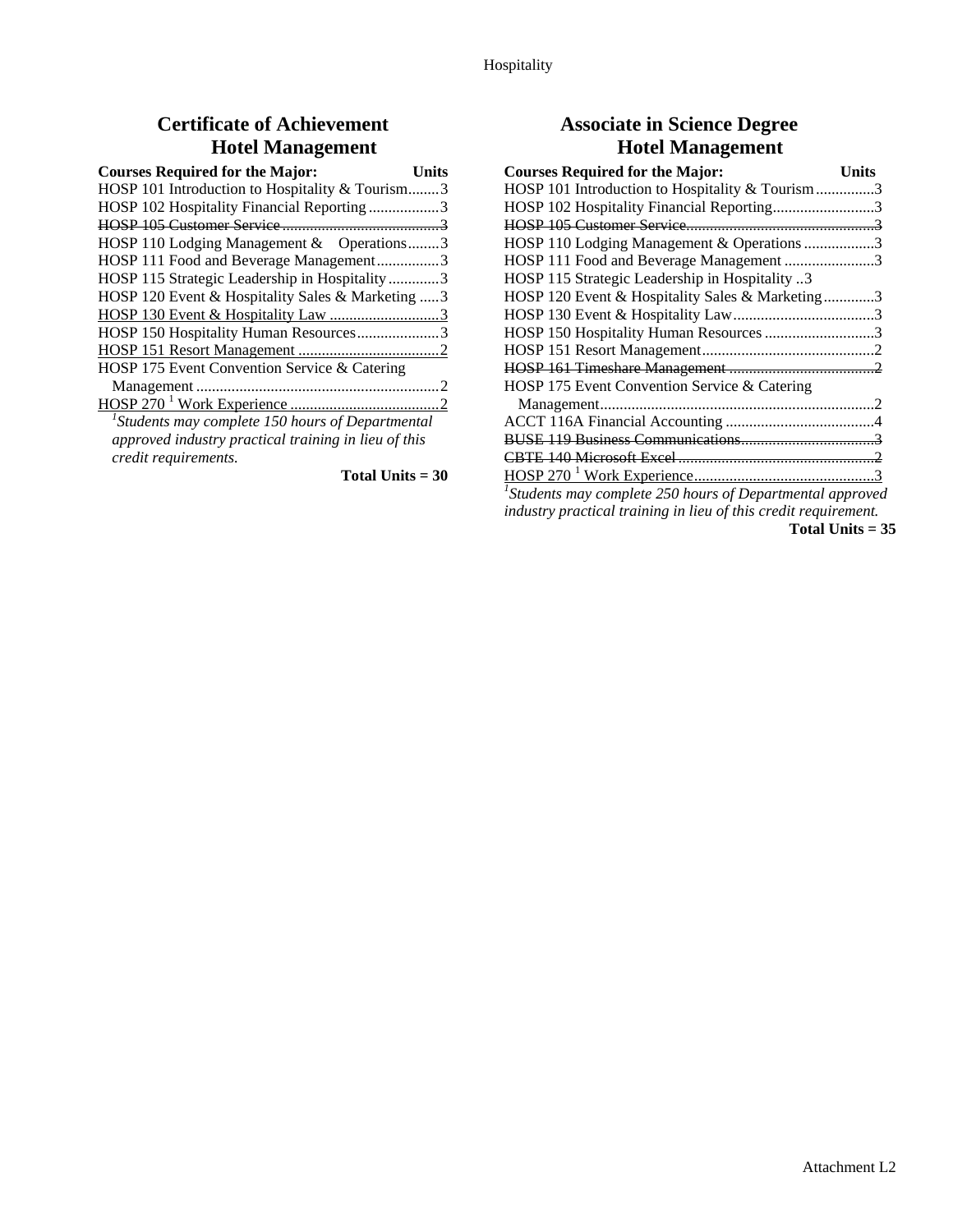Adoption of a program deactivation at City College.

Proposed program deactivation at City College:

## **Associate in Arts Degree Adult/Gerontology Track**

| <b>Courses Required for the Major:</b><br><u>Units</u> |
|--------------------------------------------------------|
| HUMS 100 Public Assistance and Benefits Program 1      |
|                                                        |
| HUMS 120 Introduction to Social Work 3                 |
| HUMS 115 Human Services Internship or                  |
| or HUMS 270 Work Experience  3 4                       |
|                                                        |
|                                                        |
|                                                        |
| <b>AODS 158 Chemical Dependency Family Counseling</b>  |
|                                                        |
| PSYC 135 Marriage and Family Relations or              |
| CHIL 141 The Child, Family and Community 3             |
| <b>Complete The Following Additional Courses</b>       |
| <b>Required For The Major:</b>                         |
| HUMS 101 Introduction to Human Aging 3                 |
| SOCO 110 Contemporary Social Problems 3                |
|                                                        |

#### **Total Units = 31-32**

## **Certificate of Achievement Human Services-Alcohol and Other Drugs Track**

| <b>Courses Required for the Major:</b><br><u>Units</u> |
|--------------------------------------------------------|
| HUMS 100 Public Assistance and Benefits Program 1      |
| HUMS 110 Social Work Fields of Service 3               |
|                                                        |
| <b>HUMS 115 Human Services Internship or</b>           |
|                                                        |
|                                                        |
|                                                        |
|                                                        |
| <b>AODS 158 Chemical Dependency Family Counseling</b>  |
|                                                        |
| PSYC 135 Marriage and Family Relations or              |
| CHIL 141 The Child, Family and Community 3             |
| <b>COMPLETE THE FOLLOWING ADDITIONAL</b>               |
| <b>COURSES REQUIRED FOR THE MAJOR:</b>                 |
| AODS 150 Introduction to Chemical Dependency 3         |
| AODS 156 Chemical Dependency Case Management 3         |
| $Total Units = 31-32$                                  |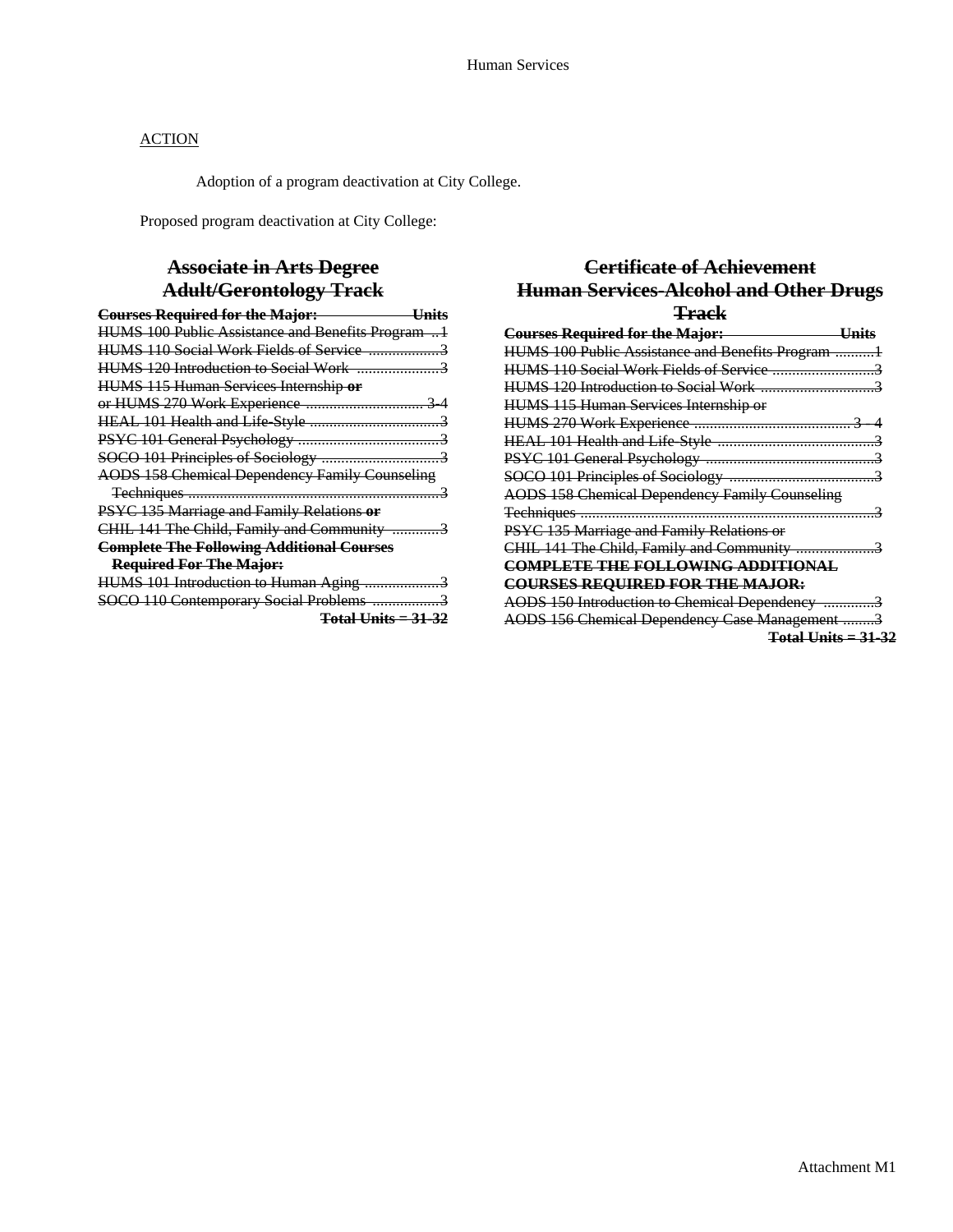# **Certificate of Achievement Human Services-Early Childhood Track**

| <b>Courses Required for the Major:</b><br>Units       |
|-------------------------------------------------------|
| HUMS 100 Public Assistance and Benefits Program .1    |
|                                                       |
|                                                       |
| <b>HUMS 115 Human Services Internship or</b>          |
|                                                       |
|                                                       |
|                                                       |
|                                                       |
| <b>AODS 158 Chemical Dependency Family Counseling</b> |
|                                                       |
| PSYC 135 Marriage and Family Relations or             |
| CHIL 141 The Child, Family and Community 3            |
| <b>Complete The Following Additional Courses</b>      |
| <b>Required For The Major</b>                         |
| CHIL 101 Human Growth and Development 3               |
| CHIL 141 The Child, Family and Community or           |
|                                                       |
| <del>Total Units = 31-32</del>                        |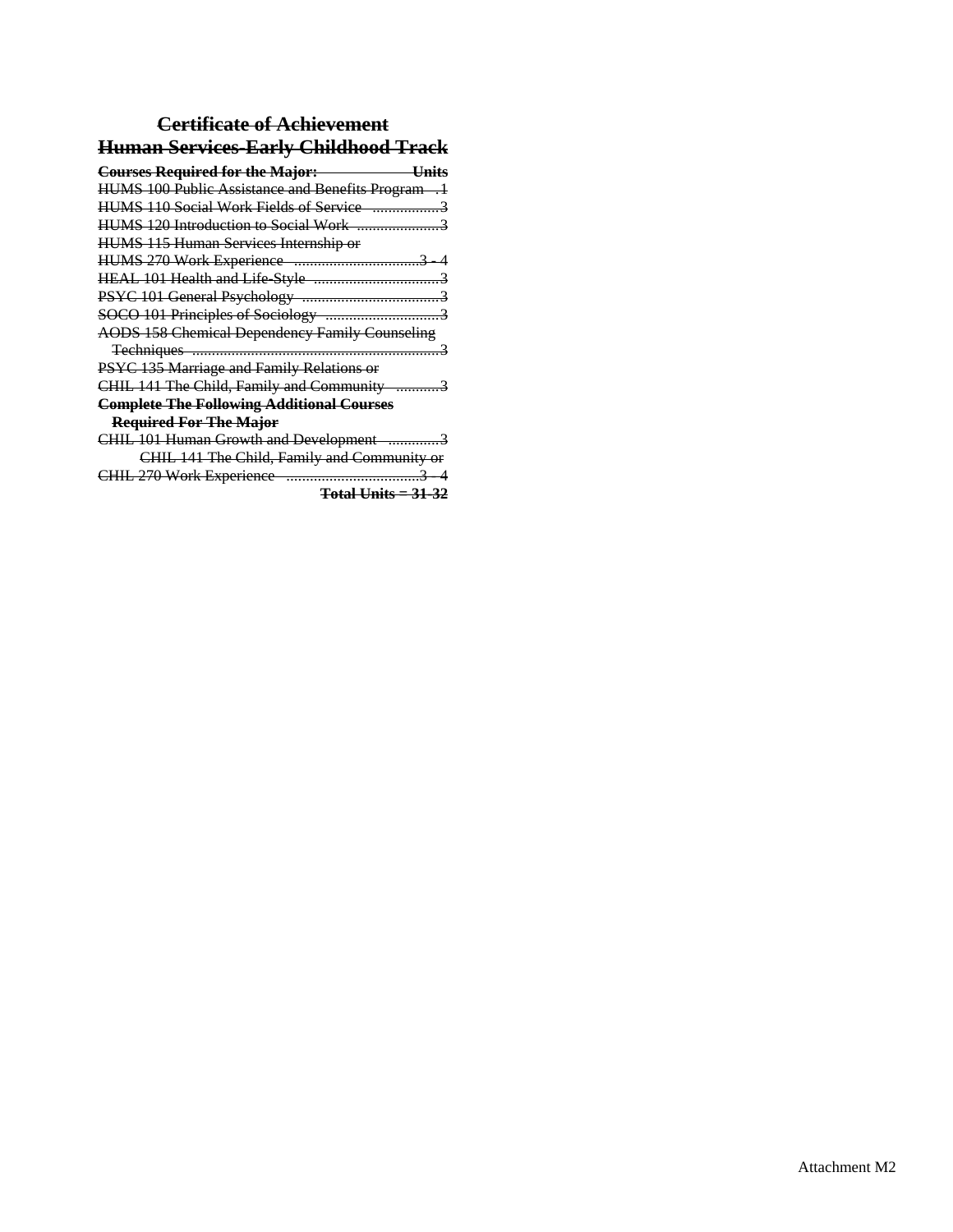Adoption of a program revision at City College.

Proposed program revision at City College:

# **Associate in Arts Degree Emphasis in Social Work**

| <b>Courses Required for the Major:</b><br><b>Units</b> |
|--------------------------------------------------------|
| HUMS 110 Social Work Fields of Service 3               |
|                                                        |
| BIOL 107 General Biology-Lecture and Laboratory 4      |
|                                                        |
|                                                        |
| PSYC 135 Marriage in Family Relations 3                |
|                                                        |
| SOCO 110 Contemporary Social Problems 3                |
| PSYC 258 Behavioral Science Statistics or              |
|                                                        |
| <b>Select Two Courses From The Following:</b>          |
| PSYC 161 Introduction to Counseling 3                  |
| PSYC 230 Psychology of Lifespan Development 3          |
|                                                        |
| SOCO 110 Contemporary Social Problems 3                |
| Total Units $= 28$                                     |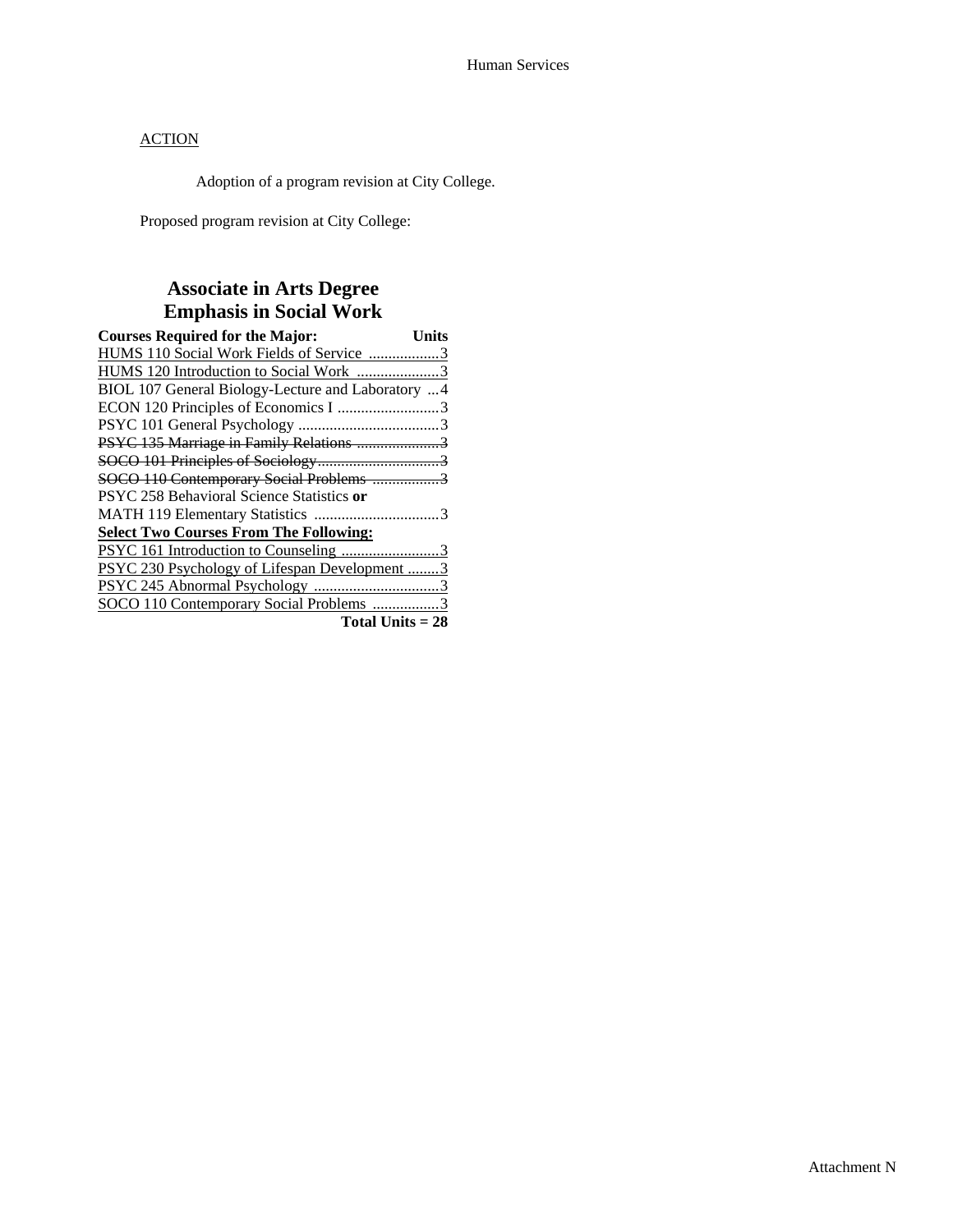Pursuant to Section 78016 of the Education Code, the following is a program review summary: Journalism Program

| $\mathsf{A}$ . | Labor Market Information <sup>1</sup> : | The annual average number of persons employed in the Journalism<br>program area is 1,330 in San Diego County in the 2006 Employment<br>year. Approximately 160 new job openings are projected through<br>2016.                                                               |
|----------------|-----------------------------------------|------------------------------------------------------------------------------------------------------------------------------------------------------------------------------------------------------------------------------------------------------------------------------|
| <b>B.</b>      | Duplication <sup>2</sup> :              | Southwestern College, Palomar College, Imperial Valley College.                                                                                                                                                                                                              |
| $C_{\cdot}$    | Effectiveness <sup>3</sup> :            | Program Area OR the projected enrollment 105 students for the 2010-<br>2011 year in a New Program area.                                                                                                                                                                      |
|                |                                         | $\mathbf{1}$ if $\mathbf{1}$ is the contract of $\mathbf{1}$ if $\mathbf{1}$ is the contract of $\mathbf{1}$ if $\mathbf{1}$ is the contract of $\mathbf{1}$ if $\mathbf{1}$ is the contract of $\mathbf{1}$ if $\mathbf{1}$ is the contract of $\mathbf{1}$ if $\mathbf{1}$ |

- 1. Information was obtained from California Labor Market Info at www.edd.ca.gov
- 2. Information was obtained from www.swccd.edu, www.palomar.edu, and www.imperial.edu.
- 3. Information was based on Mesa College Spring 2010 enrollment.

### ACTION

Adoption of a new program at Mesa College.

Proposed new program at Mesa College:

## **Certificate of Achievement Journalism**

| <b>Courses Required for the Major:</b><br>Units      |
|------------------------------------------------------|
| ENGL 101 Reading and Composition or                  |
| ENGL 105 Composition and Literature 3                |
| JOUR 200 Introduction to Newswriting and Reporting 3 |
|                                                      |
| JOUR 210B Newspaper Production 2 3                   |
| <b>Choose 9 Units From The Following:</b>            |
| JOUR 210C Newspaper Production 3 3                   |
| JOUR 210D Newspaper Production 4 3                   |
| JOUR 201 Advanced Newswriting and Reporting 3        |
| JOUR 202 Introduction to Mass Communication 3        |
|                                                      |
|                                                      |
| Total Units $= 21$                                   |

### **Associate in Arts Degree Journalism**

| <b>Courses Required for the Major:</b>               | <b>Units</b> |
|------------------------------------------------------|--------------|
| ENGL 101 Reading and Composition or                  |              |
|                                                      |              |
| JOUR 200 Introduction to Newswriting and Reporting 3 |              |
|                                                      |              |
|                                                      |              |
| <b>Choose 9 Units From The Following:</b>            |              |
|                                                      |              |
|                                                      |              |
| JOUR 201 Advanced Newswriting and Reporting 3        |              |
| JOUR 202 Introduction to Mass Communication 3        |              |
|                                                      |              |
|                                                      |              |
| $T = 1$ in $T = 2$                                   |              |

**Total Units = 21**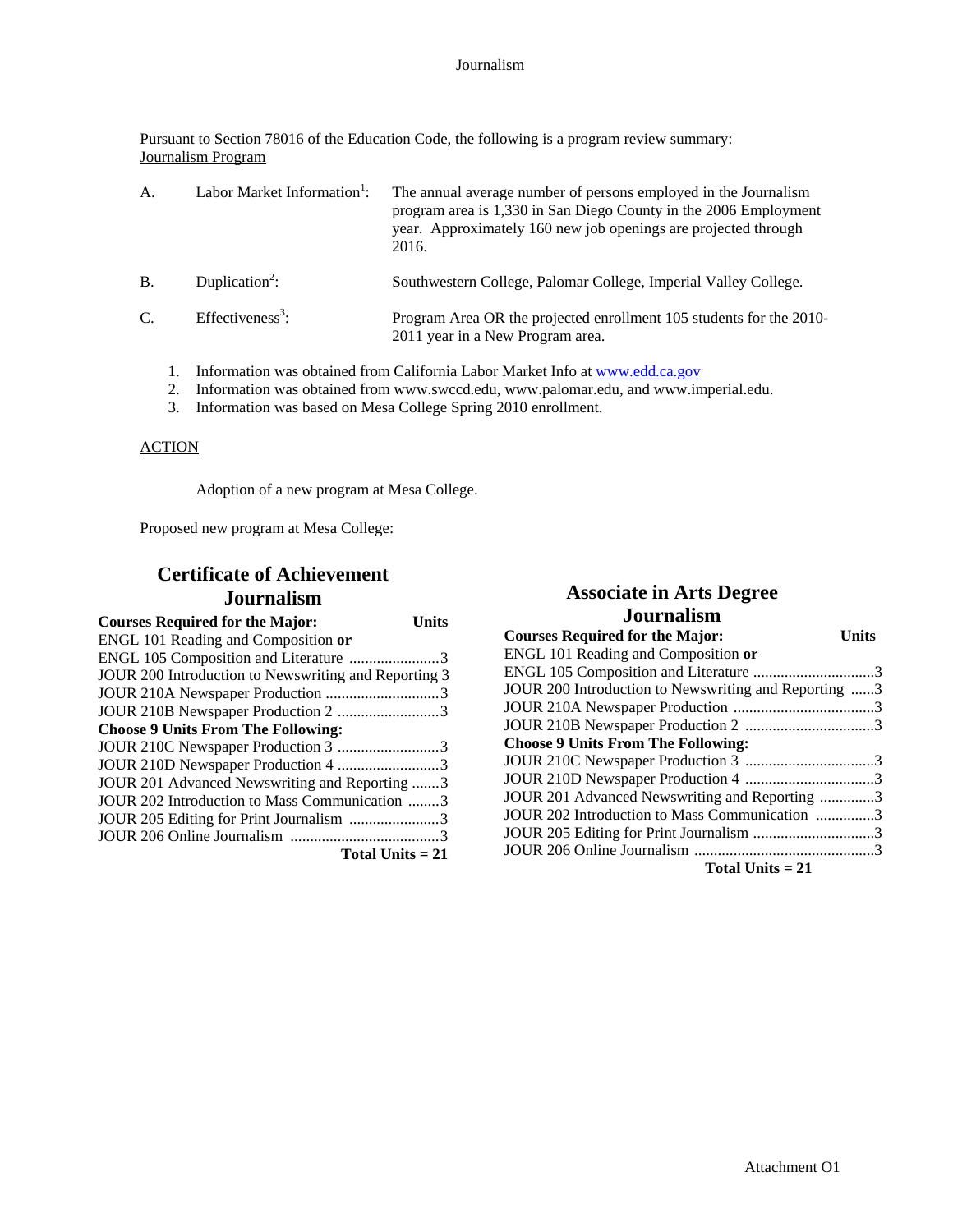#### Journalism

Pursuant to Section 78016 of the Education Code, the following is a program review summary: Public Relations Program

| А.          |  | Labor Market Information <sup>1</sup> : | The annual average number of persons employed in the Public<br>Relations program area is 2,750 in San Diego County in the 2006<br>Employment year. Approximately 400 new job openings are projected<br>through $2016$ . |
|-------------|--|-----------------------------------------|-------------------------------------------------------------------------------------------------------------------------------------------------------------------------------------------------------------------------|
| <b>B.</b>   |  | Duplication <sup>2</sup> :              | None.                                                                                                                                                                                                                   |
| $C_{\cdot}$ |  | Effectiveness <sup>3</sup> :            | Program Area OR the projected enrollment 105 students for the 2010-<br>2011 year in a New Program area.                                                                                                                 |
|             |  |                                         | Information was obtained from California Labor Market Info at www.edd.ca.gov                                                                                                                                            |

- 2. Information was obtained from www.swccd.edu, www.palomar.edu, and www.imperial.edu.
- 3. Information was based on Mesa College Spring 2010 enrollment.

### **ACTION**

Adoption of a new program at Mesa College.

Proposed new program at Mesa College:

# **Certificate of Achievement Public Relations**

| <b>Courses Required for the Major:</b><br>Units      |  |
|------------------------------------------------------|--|
| ENGL 101 Reading and Composition or                  |  |
| ENGL 105 Composition and Literature 3                |  |
| JOUR 200 Introduction to Newswriting and Reporting 3 |  |
| JOUR 220 Principles of Public Relations 3            |  |
| <b>Choose 6 To 9 Units From The Following:</b>       |  |
| JOUR 202 Introduction to Mass Communication 3        |  |
| JOUR 210A Newspaper Production 3                     |  |
| JOUR 210B Newspaper Production 2 3                   |  |
| JOUR 210C Newspaper Production 3 3                   |  |
| JOUR 210D Newspaper Production 4 3                   |  |
| JOUR 201 Advanced Newswriting and Reporting 3        |  |
|                                                      |  |
|                                                      |  |
| Total Units $= 15-18$                                |  |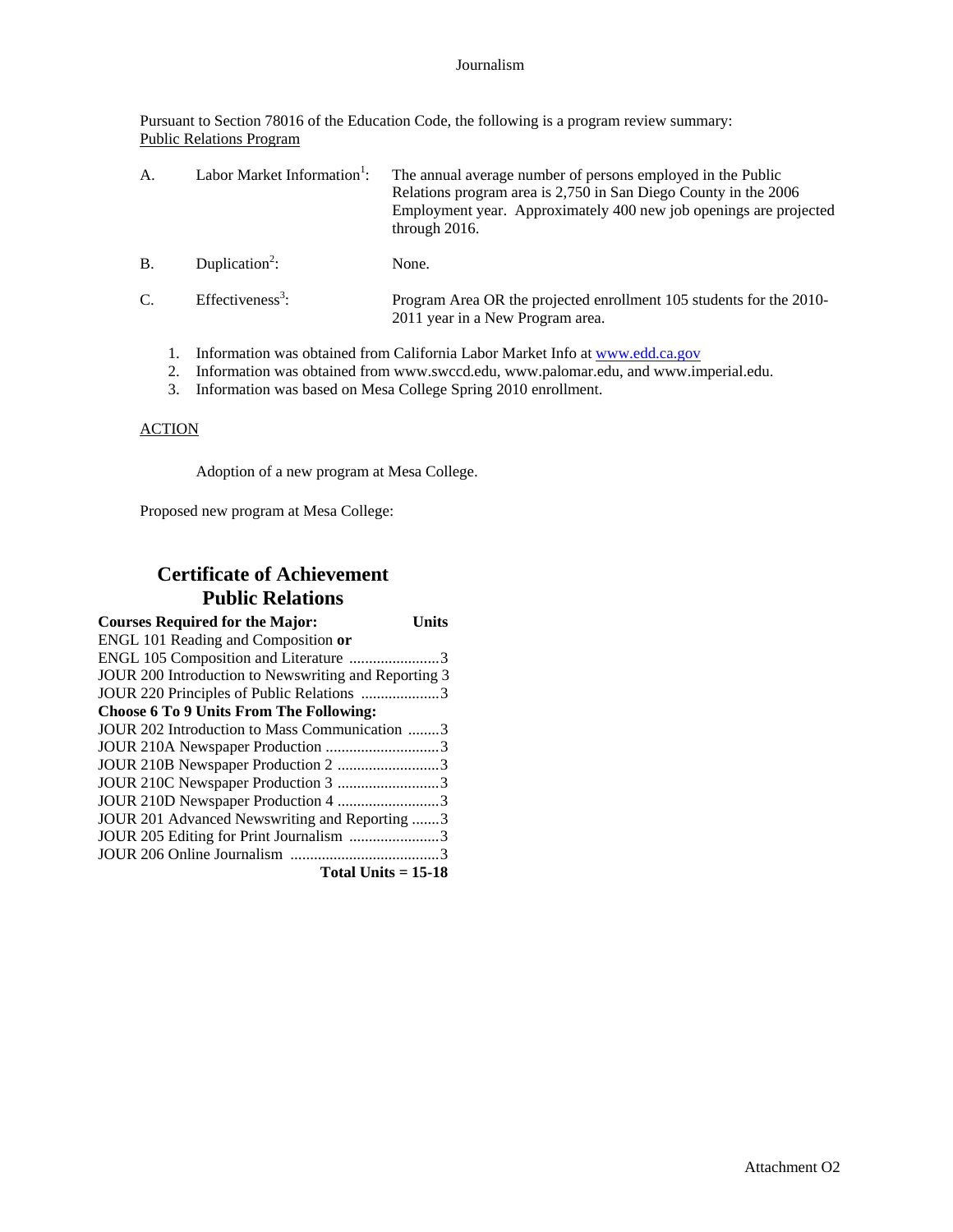Adoption of a program revision at City College.

Proposed program revision at City College:

## **Associate in Arts Degree: Liberal Arts and Sciences with an Emphasis in Elementary (Multiple Subject) Teaching Preparation**

**Courses Required for the Major: Units Students should complete a minimum of 18 units in Elementary (Multiple Subject) Teaching Preparation courses**: AMSL 116, American Sign Language Level II ARAB 102, Second Course in Arabic ARTF 100, Art Orientation BIOL 107, General Biology – Lecture and Laboratory BIOL 210A, Introduction to the Biological Sciences I BLAS 140A, History of the U.S., Black Perspectives BLAS 140B, History of the U.S., Black Perspectives CHIC 141A, United States History from a Chicano Perspective CHIC 141B, United States History from a Chicano Perspective CHIL 101, Human Growth and Development DANC 181, Introduction to Dance DRAM 103, Acting for Non-majors DRAM 105, Introduction to Dramatics Arts EDUC 200 Teaching as a Profession EDUC 203, Teaching as a Profession-Work Experience ENGL 101, Reading and Composition ENGL 105, Composition and Literature ENGL 205, Critical Thinking and Intermediate Composition ENGL 208, Introduction to Literature ENGL 220, Masterpieces of World Literature I: 1500 BCE – 1600 CE ENGL 221, Masterpieces of World Literature II: 1600 – Present FREN 102, Second Course in French GEOG 104, World Regional Geography GEOL 101, General Geology Laboratory GEOL 104, Earth Science GERM 102, Second Course in German HEAL 190, Health Education for Teachers HIST 100, World History I HIST 101, World History II HIST 109, History of the United States I HIST 110, History of the United States II HUMA 106, World Religions ITAL 102, Second Course in Italian LIBS 101, Information Literacy and Research Skills

MATH 210A, Concepts of Elementary School Mathematics I MATH 210B, Concepts of Elementary School Mathematics II MATH 212, Children's Mathematical Thinking MUSIC 100, Introduction to Music MUSI 108, The Business of Music MUSI 109, World Music MUSI 110, Music for Elementary School Teachers MUSI 111, Jazz - History and Development PHIL 100, Logic and Critical Thinking PHIL 103, Historical Introduction to Philosophy PHIL 102A, Introduction To Philosophy: Reality and Knowledge PHIL 102B, Introduction To Philosophy: Values PHIL 104A, History Of Western Philosophy PHIL 104B, History of Western Philosophy PHIL 205, Critical Thinking and Writing in Philosophy PHYE 240, Physical Education in the Elementary Schools PHYN 100, Survey of Physical Science PHYN 101, Survey of Physical Science Laboratory POLI 102, The American Political System PSYC 101, General Psychology and PSYC 230, Psychology of Lifespan Development SPAN 101, First Course in Spanish SPAN 102, Second Course in Spanish BLAS 106, Black Oral Expression and Interpretation **or** SPEE 103, Oral Communication SPEE 135, Interpersonal Communication SPEE 170, Small Group Communication SPEE 160, Argumentation.......................................... 18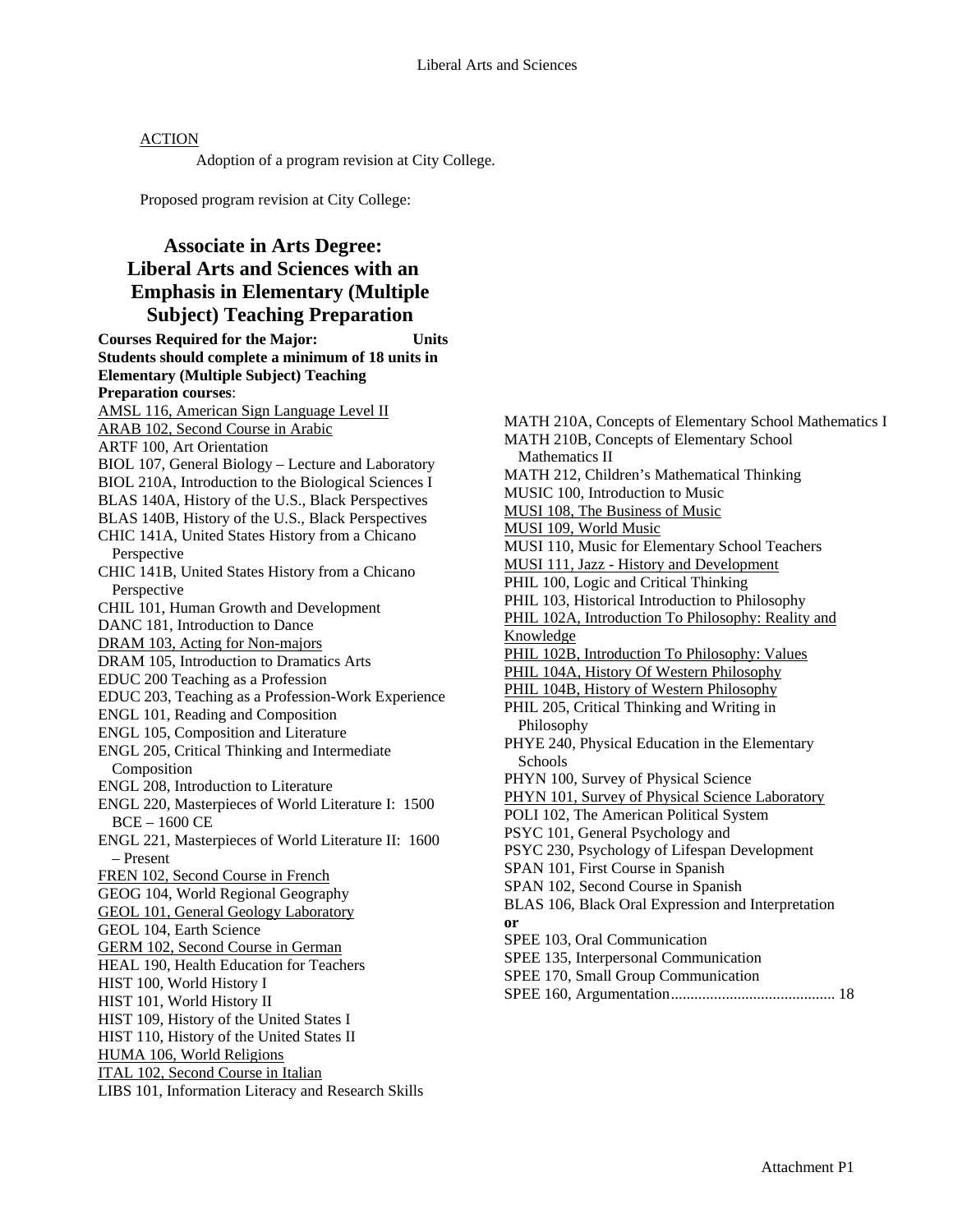## **Associate in Arts Degree Liberal Arts and Sciences with an Emphasis in Visual and Performing Arts**

**Courses Required for the Major: Units Students should complete a minimum of 18 units including both Visual and Performing Arts courses:**  ARTF 100, Art Orientation ARTF 109, History of Modern Art ARTF 110, Art History: Prehistoric to Gothic ARTF 111, Art History: Renaissance to Modern ARTF 113, African, Oceanic, and Native Art (M, MMR) ARTF 115, African Art (C, M) ARTF 150A, Design I ARTF 150B, Beginning Graphic Design ARTF 151, Three Dimensional Design ARTF 155A, Freehand Drawing I ARTF 155B, Freehand Drawing II ARTF 165A, Composition in Painting I ARTF 165B, Composition in Painting II ARTF 170A, Contemporary Crafts I (C, MMR) ARTF 170B, Contemporary Crafts II (C, MMR) ARTF 175A, Sculpture I ARTF 175B, Sculpture II (C, M) ARTF 195A, Ceramics I ARTF 195B, Ceramics II ARTF 197A, Handbuilding Ceramics I ARTF 197B, Handbuilding II (C, M) ARTF 210A, Life Drawing I ARTF 210B, Life Drawing II ARTF 220A, Life Sculpture I ARTF 220B, Life Sculpture II (M, MMR) ARTG 100, Basic Graphic Design ARTG 106, Typography ARTG 118, Graphic Design History ARTG 125, Digital Media DANC 110, Ballet (C, M) DANC 111, Ethnic Dance Forms (C, M) DANC 115, Tap (C, M) DANC 120, American Street Dance (C, M) DANC 127, Body Modalities and Injury Prevention  $(C)$ DANC 130, Dance Repertoire (C, M) DANC 135, Jazz Dance (C, M) DANC 140, Modern Dance (C, M) DANC 145, Ballroom and Social Dance 0.5 - 1 DANC 150, Dance Making: Ballet 1 DANC 151, Dance Making: Jazz 1 DANC 152, Dance Making: Modern 1 DANC 153, Dance Making: Dance Theatre 1

DANC 177, Dance Improvisation  $(C, M)$ DANC 178, Advanced Contemporary Dance (C, M) DANC 179, Advanced Classical Dance (C, M) DANC 181, Introduction to Dance  $(C, M)$ DANC 183, Music for Dance  $(C, M)$ DANC 253, Choreography (C, M) DANC 261, Dance Performance (C, M) DANC 271, Dance Production (C, M) DRAM 103, Acting for Non-majors (C, M) DRAM 105, Introduction to Dramatic Arts (C, M) DRAM 108, Playwriting, DRAM 109, Theatre and Social Issues, DRAM 122, Makeup for the Stage  $(C, M)$ DRAM 123, Beginning Stagecraft (C) DRAM 126, Advanced Stagecraft (C) DRAM 132, Beginning Acting (C, M) DRAM 133, Intermediate Acting (C, M) DRAM 134, Beginning Voice for Actors (C) DRAM 136, History of Canonized Theatre-Ancient Greece to the Restoration (C, M) DRAM 137, History of Canonized Western Theatre-Restoration to the Present (C, M) DRAM 143, Beginning Costuming (C, M) DRAM 165, Introduction to Stage Movement (C, M) DRAM 200A, Fundamentals of Performance and Production III (M) DRAM 250, Rehearsal, Production and Performance (C, M) DRAM 251, Musical Comedy Rehearsal, Production and Performance (C, M) MUSI 100, Introduction to Music MUSI 108, The Business of Music MUSI 109, World Music MUSI 111, Jazz - History and Development MUSI 115A, Class Piano I MUSI 115B, Class Piano II MUSI 120, Beginning Voice Class MUSI 121, Intermediate Voice MUSI 130A, College Chorus I MUSI 130B, College Chorus II (C) MUSI 150A, Basic Musicianship MUSI 190, The Electronic Music Studio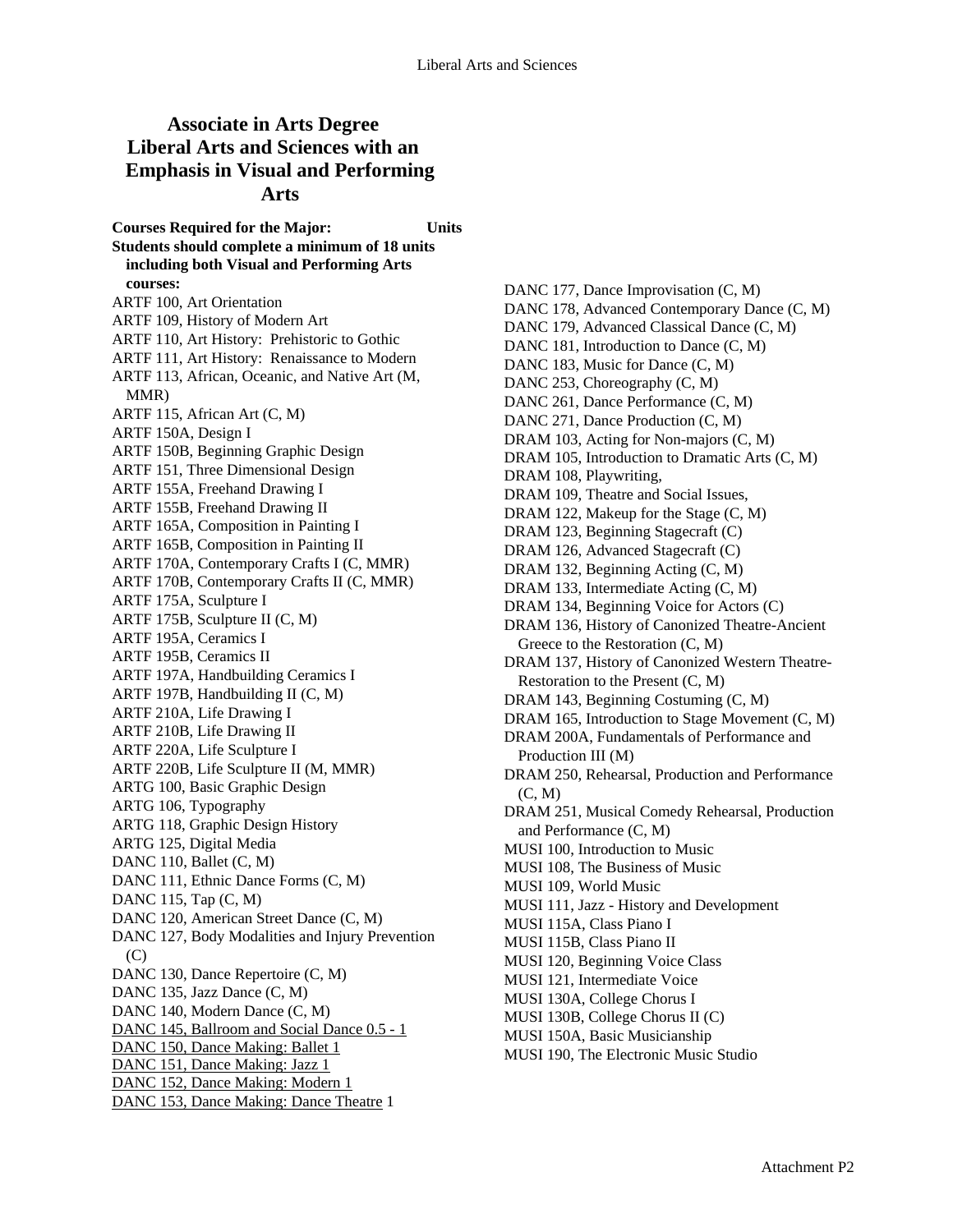- MUSI 201, Recording Arts MUSI 202, Computer Music MUSI 215A, Class Piano III MUSI 215B, Class Piano IV MUSI 230A, Jazz Improvisation (C) MUSI 230B, Jazz Improvisation (C) MUSI 230C, Jazz Improvisation (C) MUSI 268A (M, MMR) MUSI 268B (M, MMR) PHOT 100, Basic Black-and-White Photography (C) PHOT 102, Directed Photo Lab Studies
- PHOT 105, Introduction to Photography (C)
- PHOT 135, Intermediate Black-and-White

Photography (C)

- PHOT 143, Introduction to Digital Photography
- PHOT 150, History of Photography (C)
- PHOT 245, Landscape and Nature Photography ....18

### **Associate in Arts Degree Liberal Arts and Sciences with an Emphasis in Language Arts and Humanities**

**Courses Required for the Major: Units Students should complete a minimum of 18 units including both Language Arts and Humanities courses:**  AMSL 115, American Sign Language Level I AMSL 116, American Sign Language Level II AMSL 215, American Sign Language Level III AMSL 216, American Sign Language Level IV ANTH 103, Introduction to Cultural Anthropology ARAB 101, First Course in Arabic ARAB 102, Second Course in Arabic ARAB 105, Elementary Spoken Egyptian Arabic BLAS 110, Afro-American Art BLAS 120, Black Music BLAS 155, Afro-American Literature CHIC 130, Mexican Literature in Translation CHIC 135, Chicano Literature CHIC 190, Chicano Images in Film CHIC 210, Chicano Culture ENGL 101, Reading and Composition or ENGL 105, Composition and Literature and ENGL 202, Introduction to Linguistics (C, M) ENGL 205, Critical Thinking and Intermediate Composition ENGL 208, Introduction to Literature ENGL 209, Literary Approaches to Film ENGL 210, American Literature I ENGL 211, American Literature II ENGL 215, English Literature I: 800-1799 ENGL 216, English Literature II: 1800-Present ENGL 220, Masterpieces of World Literature I: 1500 BCE-1600CE ENGL 221, Masterpieces of World Literature II: 1600-Present ENGL 230, Asian American Literature (M, MMR) ENGL 237, Women in Literature ENGL 238, Evaluating Children's Literature ENGL 240, Shakespeare ENGL 245, Writing Creative Nonfiction (C, M) ENGL 247, Writing Seminar - Poetry (C, M) ENGL 249, Introduction to Creative Writing ENGL 253, Fundamentals of Fiction Writing (C, M) FREN 101, First Course in French (C, M) FREN 102, Second Course in French (C, M) FREN 201, Third Course in French (C, M) FREN 202, Fourth Course in French (C, M) GERM 101, First Course in German (C, M) GERM102, Second Course in German (C, M)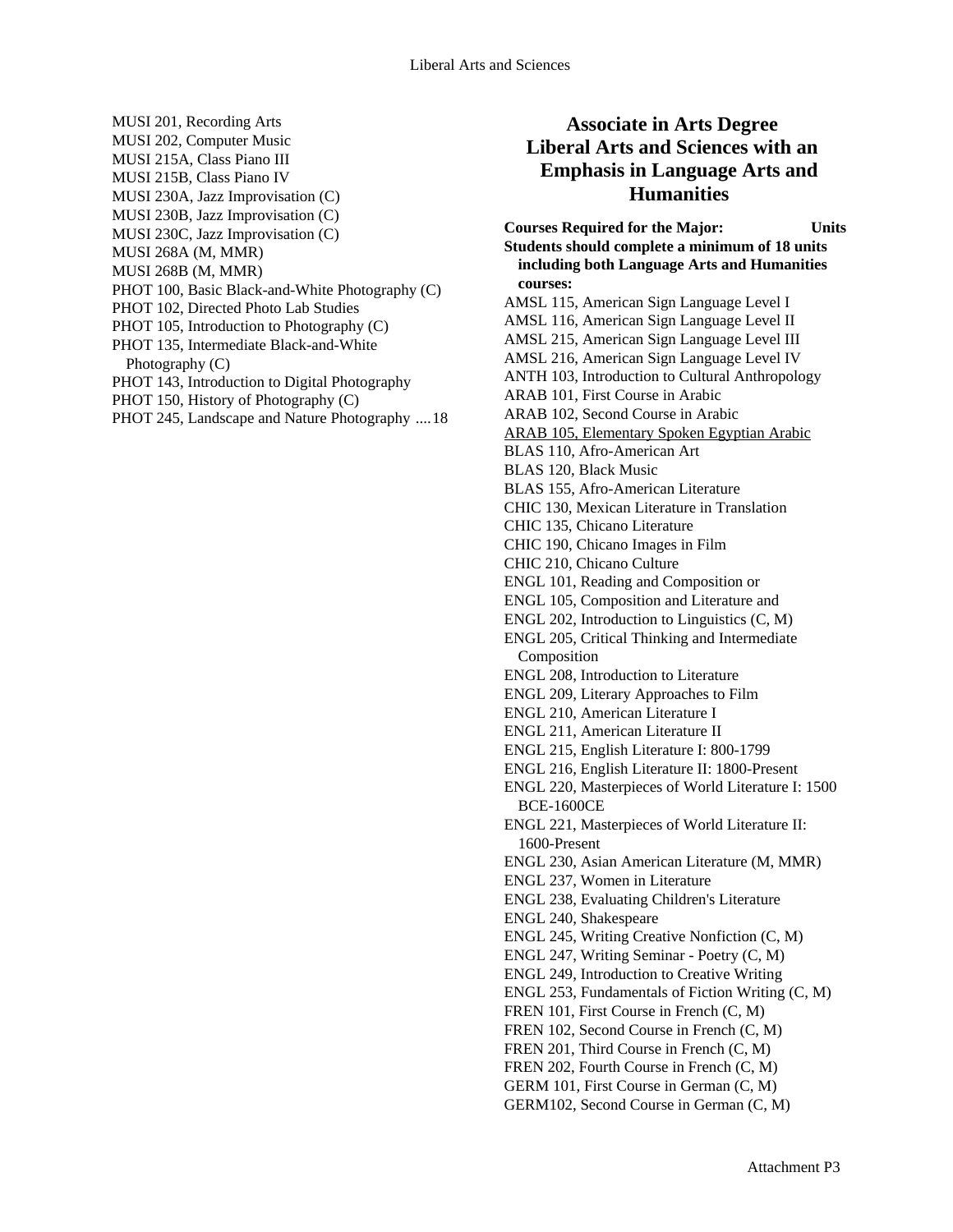GERM 201, Third Course in German (C, M) HIST 100, World History I HIST 101, World History II HIST 105, Introduction to Western Civilization I HIST 106, Introduction to Western Civilization II HIST 120, Introduction to Asian Civilizations HIST 121, Asian Civilizations in Modern Times HUMA 101, Introduction to the Humanities HUMA 102, Introduction to the Humanities II HUMA 103, Introduction to the New Testament (C, M) HUMA 106, World Religions (C, M) HUMA 201, Mythology ITAL 101, First Course in Italian (C, M) ITAL 102, Second Course in Italian (C, M) ITAL 201, Third Course in Italian (C, M) JOUR 200, Introduction to News Writing and Reporting **or**  JOUR 201, Advanced Newswriting and Reporting JOUR 202, Introduction to Mass Communication or JOUR 205, Editing for Print Journalism JOUR 206, Online Journalism JOUR 210A, Newspaper Production JOUR 210B, Newspaper Production 2 JOUR 210C, Newspaper Production 3 JOUR 210D, Newspaper Production 4 LABR 100, American Labor Movement (C) LIBS 101, Information Literacy and Research Skills MATH 119, Elementary Statistics or PHIL 100, Logic and Critical Thinking PHIL 101, Symbolic Logic PHIL 102A, Introduction to Philosophy: Reality and Knowledge PHIL 102B, Introduction to Philosophy: Values PHIL 104A, History of Western Philosophy PHIL 104B, History of Western Philosophy (C, M) PHIL 106, Asian Philosophy (C, M) PHIL 107, Reflections on Human Nature PHIL 108, Perspectives on Human Nature and Society (C, M) PHIL 111, Philosophy in Literature  $(C, M)$ PHIL 125, Philosophy of Women  $(C, M)$ PHIL 126, Introduction to Philosophy of Contemporary Gender Issues (C, M) POLI 101, Introduction to Political Science POLI 102, The American Political System PSYC 101, General Psychology PSYC 258, Behavioral Science Statistics RTVC 100, Introduction To Radio and Television RTVC 105, Media Performance RTVC 107, Audio Production RTVC 110, Introduction to Scriptwriting RTVC 115, Radio and Television Management Principles

RTVC 118, Television Studio Operations RTVC 122, Television Production RTVC 124, Electronic Field Production RTVC 126, Staging for Television and Film RTVC 128, Lighting for Television and Film RTVC 140, Radio and Television News Writing RTVC 160, Introduction to Cinema RTVC 167, Motion Film Production 3 RTVC 200, Introduction to Mass Communication RTVC 247A, Radio Broadcasting Practicum RTVC 247B, Radio Broadcasting Practicum RUSS 101, First Course in Russian (C, M) RUSS 102, Second Course in Russian (M) SPAN 101, First Course in Spanish SPAN 102, Second Course in Spanish SPAN 201, Third Course in Spanish **or**  SPAN 215, Spanish for Spanish Speakers I SPAN 202, Fourth Course in Spanish **or**  SPAN 216, Spanish for Spanish Speakers II SPEE 101, Voice and Articulation SPEE 103, Oral Communication SPEE 104, Advanced Public Communication (C, M) SPEE 111, Oral Interpretation (C, M) SPEE 135, Interpersonal Communication SPEE 160, Argumentation SPEE 170, Small Group Communication (C, M) SPEE 180, Intercultural Communication.................. 18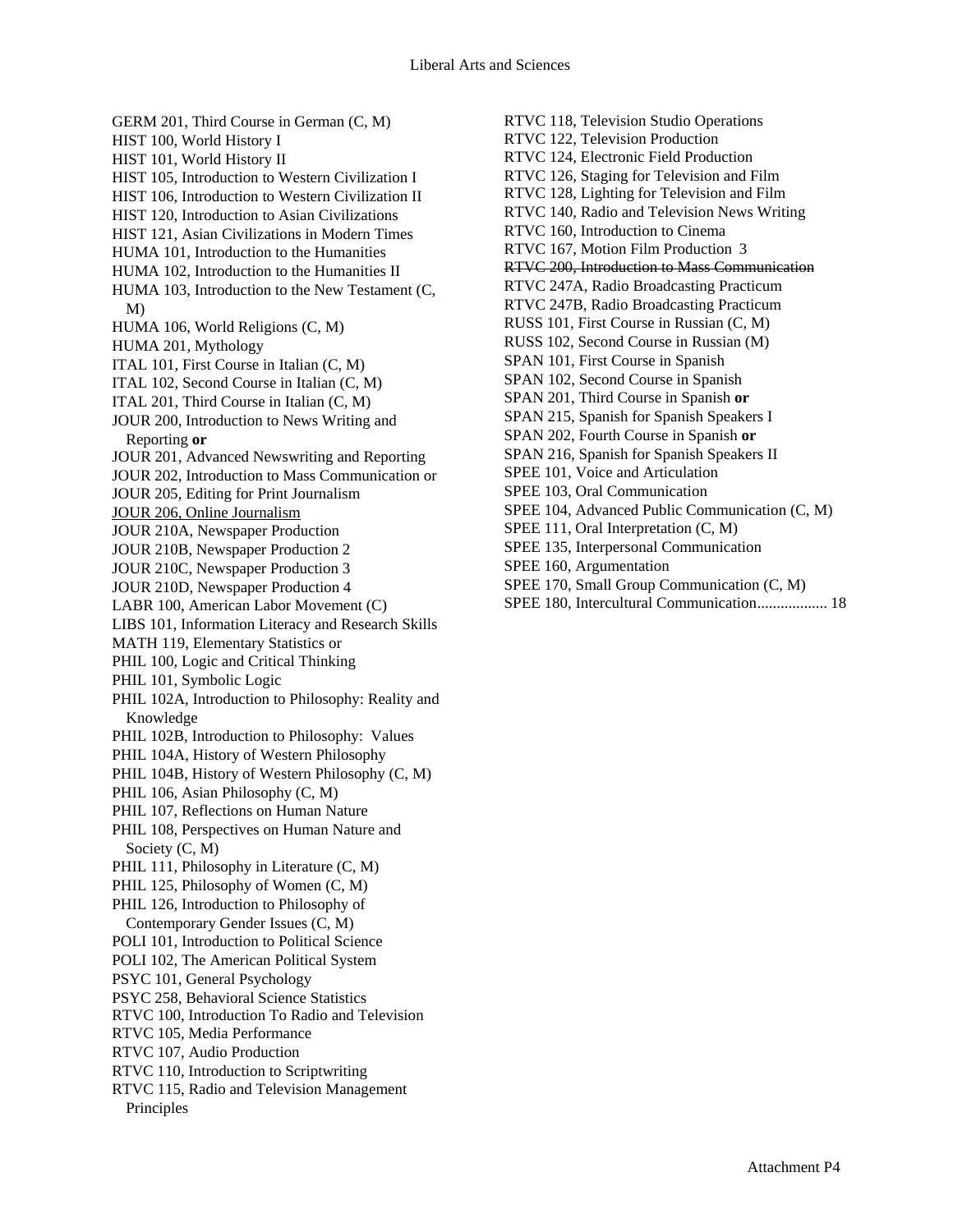# **Associate in Arts Degree Liberal Arts and Sciences with an Emphasis in Scientific Studies Physical and Earth Sciences Specialization**

**Courses Required for the Major: Units Students should complete a minimum of 18 units including both Physical and Earth Science courses:**  ASTR 101, Descriptive Astronomy ASTR 109, Practice in Observing (C, M) ASTR 111, Astronomy Laboratory CHEM 100, Fundamentals of Chemistry CHEM 100L, Fundamentals of Chemistry Laboratory CHEM 111, Chemistry in Society CHEM 111L, Chemistry in Society Lab CHEM 130, Introduction to Organic and Biological **Chemistry** CHEM 130L, Introduction to Organic and Biological **Chemistry** CHEM 152, Introduction to General Chemistry CHEM 152L, Introduction to General Chemistry Laboratory CHEM 200, General Chemistry I - Lecture CHEM 200L, General Chemistry I - Laboratory CHEM 201, General Chemistry II Lecture CHEM 201L, General Chemistry II Laboratory CHEM 231, Organic Chemistry I - Lecture CHEM 231L, Organic Chemistry II - Laboratory CHEM 233, Organic Chemistry II - Lecture CHEM 233L, Organic Chemistry II - Laboratory CHEM 251, Analytic Chemistry CISC 181, Principles of Information Systems CISC 190, Java Programming or CISC 192, C/C++ Programming GEOG 101, Physical Geography GEOG 101L, Physical Geography Laboratory GEOG 102, Cultural Geography GEOG 104, World Regional Geography GEOL 100, General Geology GEOL 101, General Geology Laboratory GEOL 104, Earth Science GISG 104, Geographic Information Science and Spatial Reasoning (C, M) GISG 110, Introduction to Mapping and Geographic Information Systems MATH 150, Calculus with Analytic Geometry I MATH 151, Calculus with Analytic Geometry II MATH 252, Calculus with Analytic Geometry III PHYN 100, Survey of Physical Science PHYN 101, Survey of Physical Science Laboratory PHYS 100, Introductory Physics

PHYS 121A, General Physics Lab PHYS 121B, General Physics Lab PHYS 125, General Physics PHYS 126, General Physics II PHYS 180A, General Physics I PHYS 180B, General Physics II PHYS 195, Mechanics PHYS 196, Electricity and Magnetism PHYS 197, Waves, Optics and Modern Physics BIOL 200, Biological Statistics **or**  MATH 119, Elementary Statistics **or**  PSYC 258, Behavioral Science Statistics ................18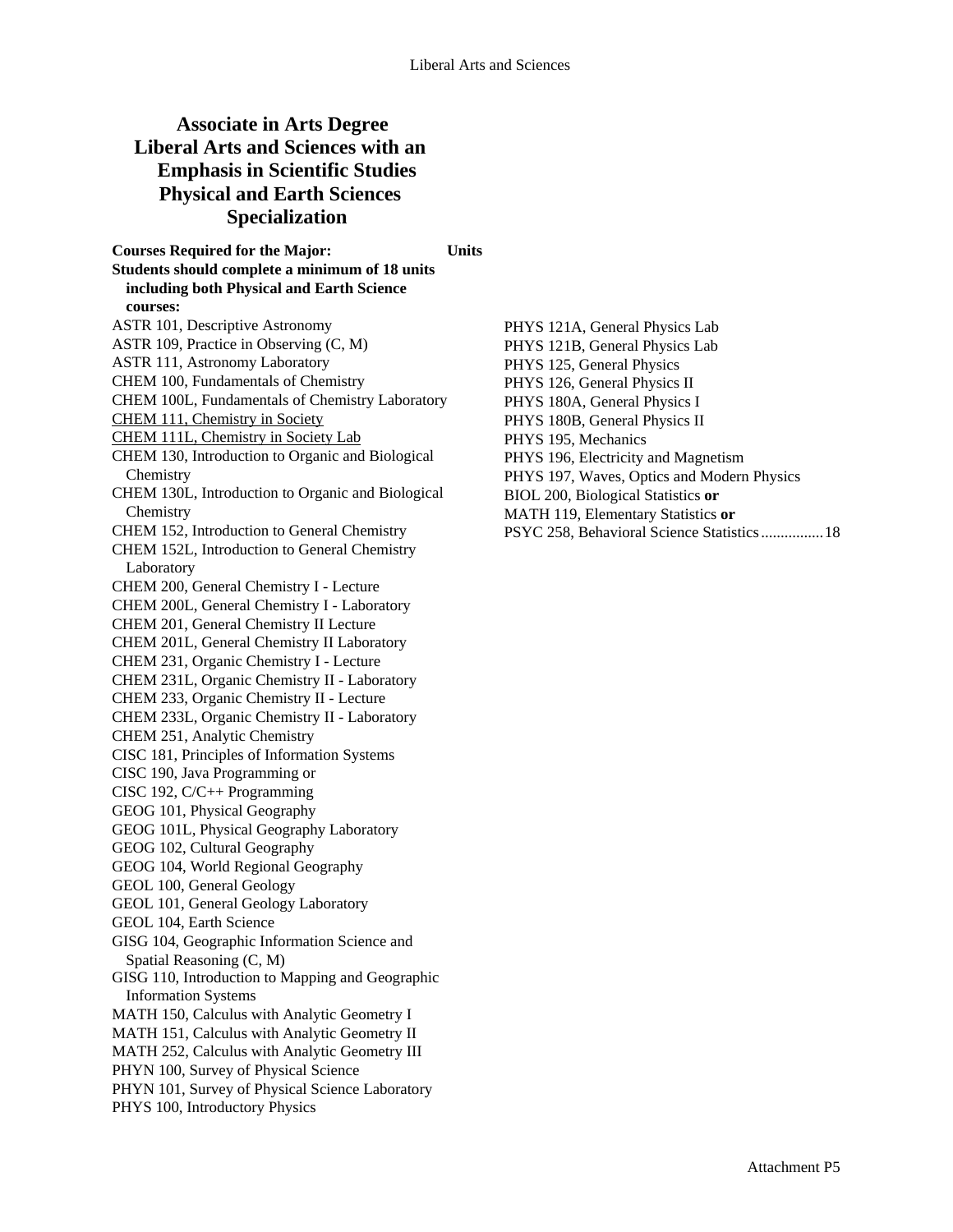# **Associate in Arts Degree Liberal Arts and Sciences with an Emphasis in Social and Behavioral Sciences**

- **Students should complete a minimum of 18 units including both Social and Behavioral Science courses:**
- ADJU 101, Introduction to Administration of Justice
- ADJU 102, Criminal Law I
- ANTH 102, Introduction to Physical Anthropology
- ANTH 103, Introduction to Cultural Anthropology
- ANTH 104, Laboratory in Physical Anthropology
- ANTH 107, Introduction to Archaeology
- ANTH 115, Introduction to Archeological Field Work (C, M)
- ANTH 210, Introduction to California Indians (C, M)
- ANTH 215, Cultures of Latin America (C, M)
- BIOL 200, Biological Statistics **or**
- MATH 119, Elementary Statistics **or**
- PSYC 258, Behavioral Science Statistics
- BLAS 100, Introduction to Black Studies (C, M)
- BLAS 104, Black Psychology (C, M)
- BLAS 106, Black Oral Expression and Interpretation (M)
- BLAS 115, Sociology from a Black Perspective (C)
- BLAS 116, Contemporary Social Problems from a Black Perspective (C, M)
- BLAS 120, Black Music (C, M)
- BLAS 130, The Black Family (C, M)
- BLAS 135, Introduction to Black Politics (C)
- BLAS 140A, History of the U.S., Black Perspectives
- BLAS 140B, History of the U.S., Black Perspectives
- BLAS 145A, Introduction to African History (C, M)
- BLAS 145B, Introduction to African History (C) BLAS 150, Black Women in Literature and the Media (C, M)
- BLAS 155, Afro-American Literature (C, M)
- BLAS 165, Sexuality and Black Culture (C, M)
- CHIC 110A, Introduction to Chicano Studies
- CHIC 110B, Introduction to Chicano Studies (C, M)
- CHIC 130, Mexican Literature in Translation (C)
- CHIC 135, Chicano Literature (C, M)
- CHIC 138, Literature of La Raza in Latin America in Translation (C, M)
- CHIC 141A, United States History from a Chicano Perspective
- CHIC 141B, United States History from a Chicano Perspective
- CHIC 150, History of Mexico (C, M)
- CHIC 170, La Chicana (C, M)
- CHIC 190, Chicano Images in Film (C, M)
- CHIC 201, Pre-Columbian Cultures of MesoAmerica (C, M)
	- CHIC 210, Chicano Culture (C, M)
	- CHIL 101, Human Growth and Development
	- CHIL 111, Curriculum: Music and Motor Skills
	- CHIL 121, Curriculum: Art
	- CHIL 131, Curriculum Language/Science
	- CHIL 141, The Child, Family and Community
	- CHIL 151, Program Planning
	- CHIL 152, School Age Program Planning (C, M)
	- CHIL 160, Observing and Understanding Children
	- CHIL 161, Observations and Issues in Child Development
	- CHIL 162, Observing and Guiding Child Behavior (C, MMR)
	- CHIL 165, Children with Special Needs
	- CHIL 175, Infant-Toddler Growth and Development
	- CHIL 176, Principles of Infant/Toddler Caregiving
	- CHIL 180, Nutrition, Health and Safety for Children
	- CHIL 202, Administration of Early Childhood Programs
	- CHIL 210, Supervision of Early Childhood Programs
	- CISC 181, Principles of Information Systems
	- CISC 190, Java Programming
	- FUTR 101, Introduction to Futures Studies
	- GEND 101, Introduction to Gender Studies 3
	- GEOG 102, Cultural Geography
	- GEOG 104, World Regional Geography
	- HIST 100, World History I
	- HIST 101, World History II
	- HIST 105, Introduction to Western Civilization I
	- HIST 106, Introduction to Western Civilization II
	- HIST 109, History of the United States I
	- HIST 110, History of the United States II
	- HIST 115A, History of the Americas I
	- HIST 115B, History of the Americas II
	- HIST 120, Introduction to Asian Civilizations
	- HIST 121, Asian civilizations in Modern Times
	- HIST 123, U.S. History from the Asian Pacific
	- American Perspective (C, M)
	- HUMS 101, Introduction to Human Aging (C)
	- HUMS 110, Social Work Fields of Service (C)
	- HUMS 120, Introduction to Social Work (C)
	- LIBS 101, Information Literacy and Research Skills
	- PEAC 101, Introduction to Peace Studies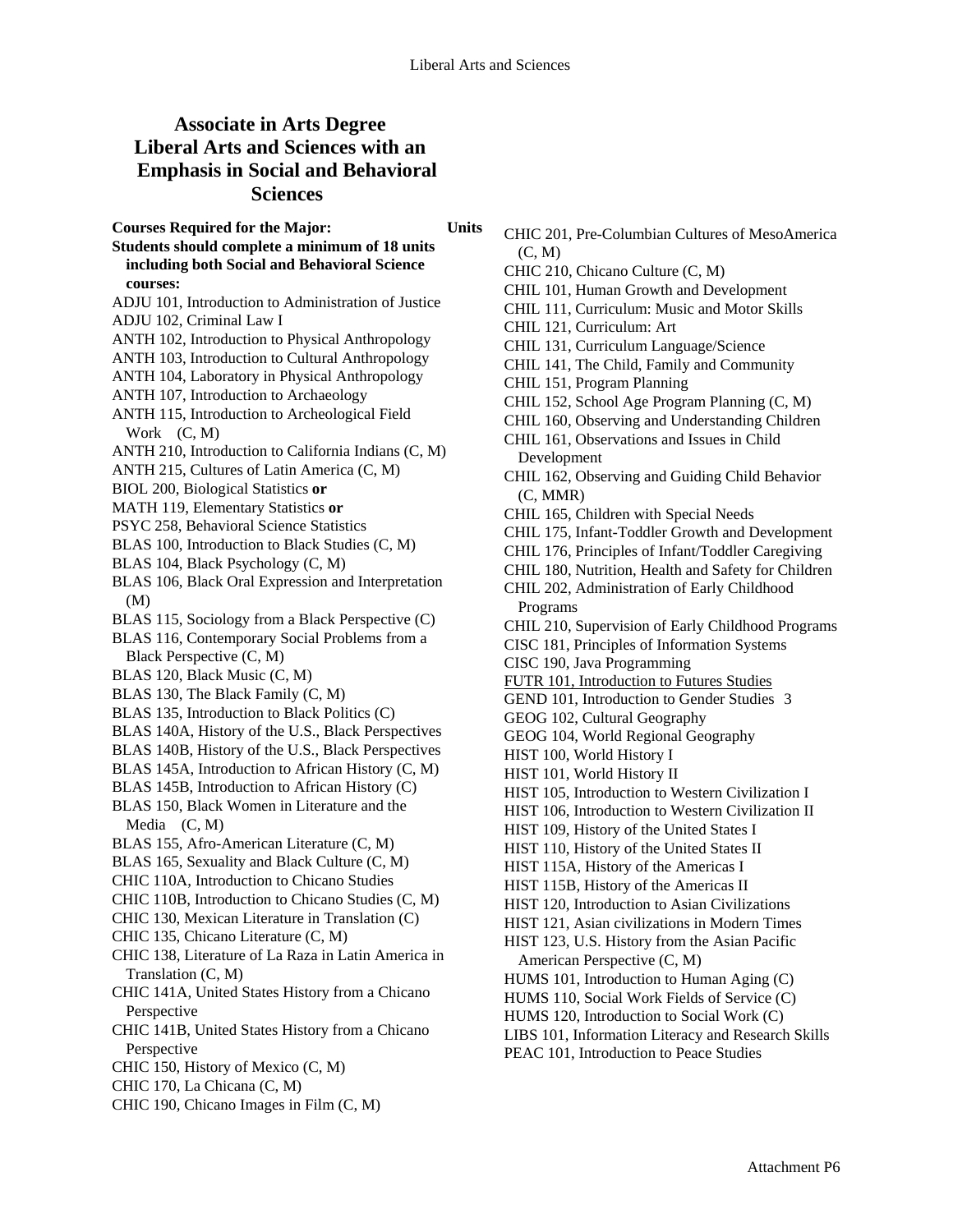PEAC 102, Nonviolence and Conflict Resolution PEAC 201,Environmental Sustainability, Justice and Ethics POLI 101, Introduction to Political Science POLI 102, The American Political System POLI 103, Comparative Politics POLI 140, Contemporary International Politics PSYC 101, General Psychology PSYC 135, Marriage and Family Relations PSYC 137, Human Sexual Behavior PSYC 155, Introduction to Personality PSYC 166, Introduction to Social Psychology PSYC 211, Learning PSYC 230, Psychology of Lifespan Development PSYC 245, Abnormal Psychology PSYC 255, Introduction to Psychological Research PSYC 260, Introduction to Physiological Psychology SOCO 101, Principles of Sociology SOCO 110, Contemporary Social Problems SOCO 125, Sociology of the Family (C, M) SOCO 150, Sociology of Latinos/Latinas SOCO 201, Advanced Principles of Sociology SOCO 223, Globalization and Social Change SPAN 201, Third Course in Spanish .......................18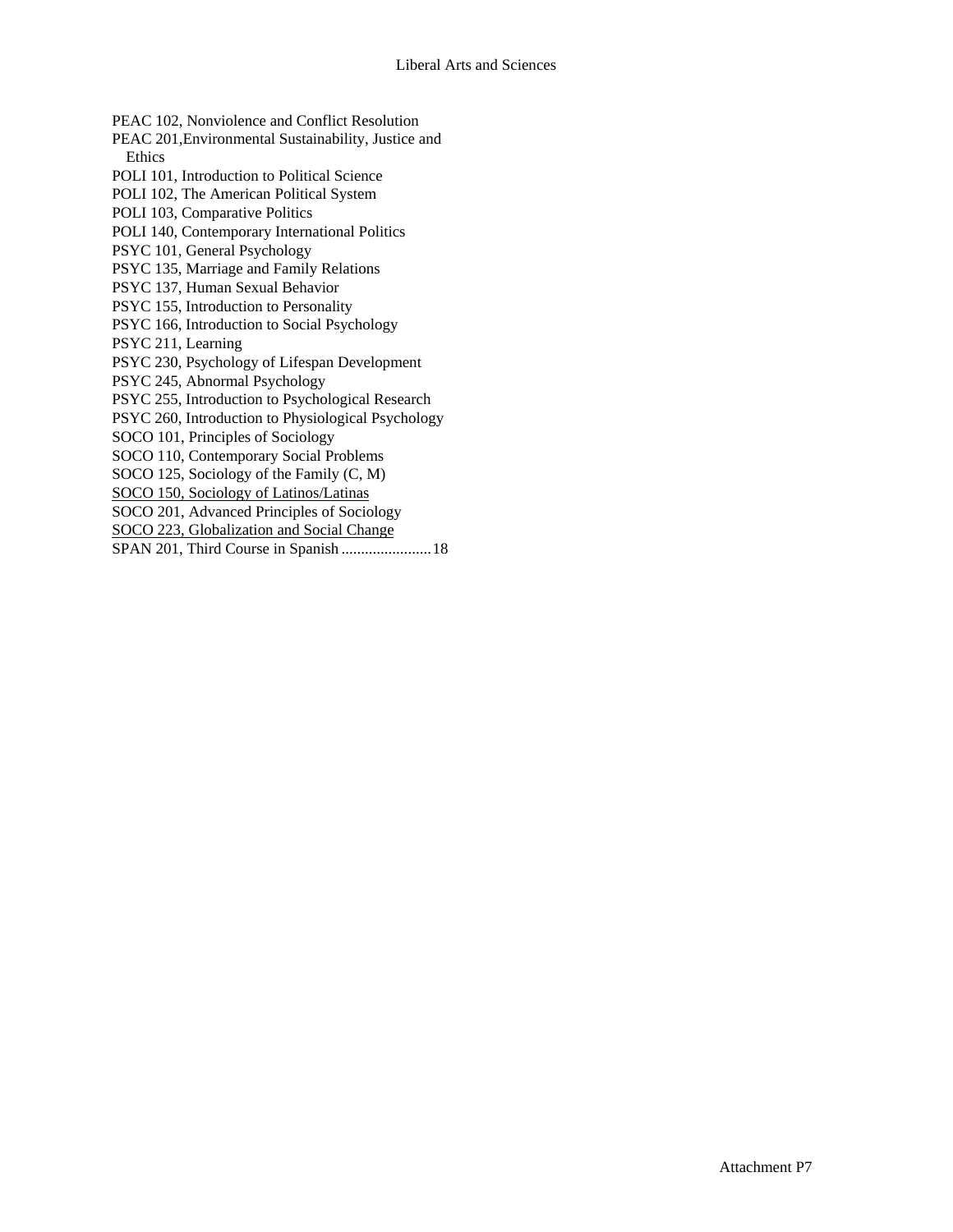### Mechanical Technology

Pursuant to Section 78016 of the Education Code, the following is a program review summary: Plumbing Program

| А.            |  | Labor Market Information <sup>1</sup> : | The annual average number of persons employed in the Plumbing<br>program area is 6,170 in San Diego County in the 2006 Employment<br>year. Approximately 169 new job openings are projected through<br>2016. |
|---------------|--|-----------------------------------------|--------------------------------------------------------------------------------------------------------------------------------------------------------------------------------------------------------------|
| <b>B.</b>     |  | Duplication <sup>2</sup> :              | <b>Palomar Community College</b>                                                                                                                                                                             |
| $\mathcal{C}$ |  | Effectiveness <sup>3</sup> :            | Program Area OR the projected enrollment 50 students for the 2010-<br>2011 year in a New Program area.                                                                                                       |
|               |  |                                         | Information was obtained from California Labor Market Info at www.edd.ca.gov                                                                                                                                 |

- 2. Information was obtained from California Labor Market Info at www.edd.ca.gov
- 3. Information was based on the current Continuing Education ROP enrollment.

### **ACTION**

Adoption of a Certificate of Completion at Continuing Education.

Proposed Certificate of Completion at Continuing Education

## **Certificate of Completion: Plumbing**

**Courses Required:** MECT 421 Plumbing I MECT 422 Plumbing II MECT 423 Plumbing III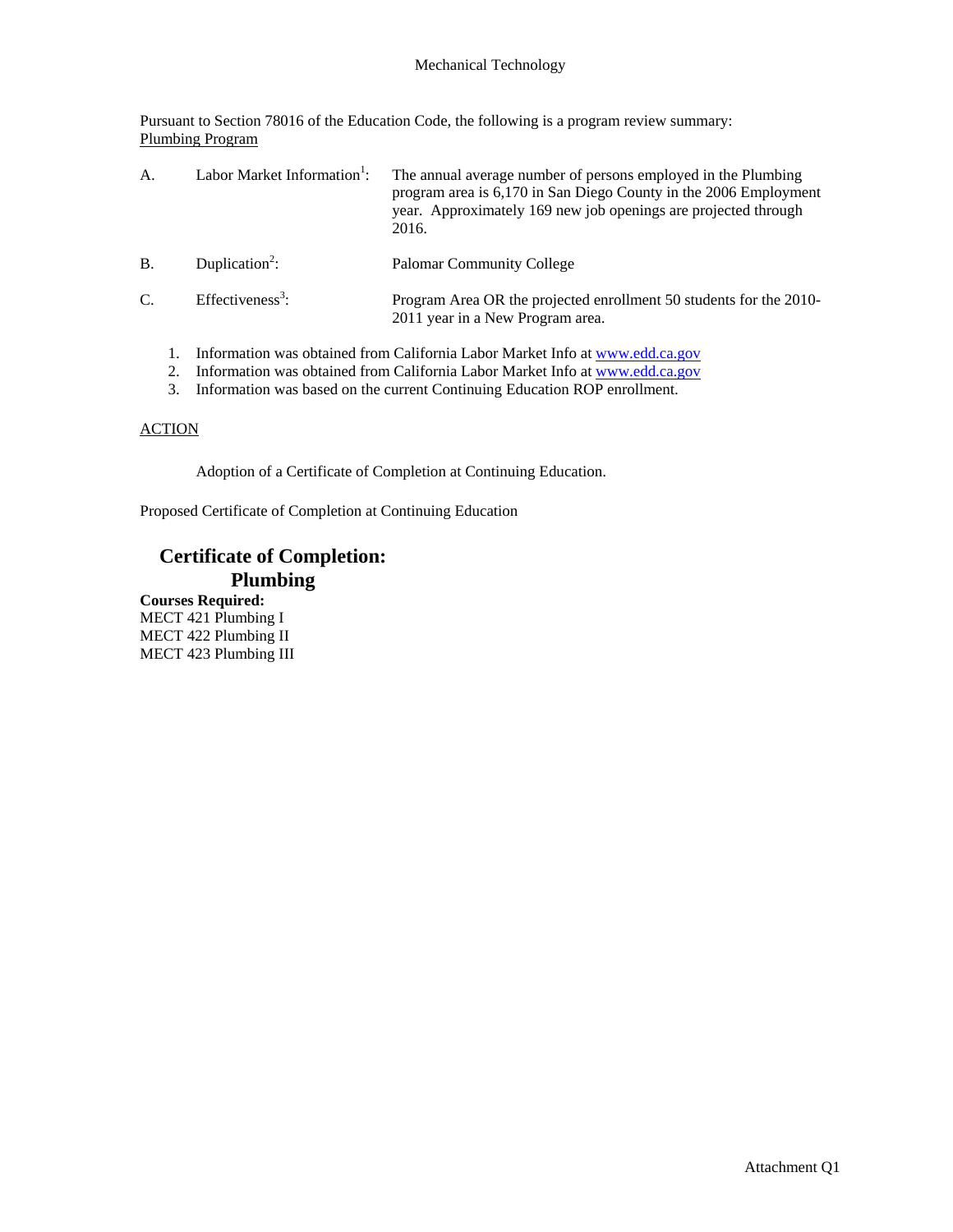Pursuant to Section 78016 of the Education Code, the following is a program review summary: Air Conditioning and Heating Program

| А.        |  | Labor Market Information <sup>1</sup> : | The annual average number of persons employed in the Plumbing<br>program area is 1,560 in San Diego County in the 2006 Employment<br>year. Approximately 380 new job openings are projected through<br>2016. |
|-----------|--|-----------------------------------------|--------------------------------------------------------------------------------------------------------------------------------------------------------------------------------------------------------------|
| <b>B.</b> |  | Duplication <sup>2</sup> :              | <b>Palomar Community College</b>                                                                                                                                                                             |
| C.        |  | Effectiveness <sup>3</sup> :            | Program Area OR the projected enrollment 50 students for the 2010-<br>2011 year in a New Program area.                                                                                                       |
|           |  |                                         | Information was obtained from California Labor Market Info at www.edd.ca.gov<br>Information was obtained from Colifornia Labor Market Info at www.add.go.gov                                                 |

2. Information was obtained from California Labor Market Info at <u>www.edd.ca.gov</u> 3. Information was based on the current Continuing Education ROP enrollment.

### **ACTION**

Adoption of a Certificate of Completion at Continuing Education.

Proposed Certificate of Completion at Continuing Education

## **Certificate of Completion: Air Conditioning and Heating**

**Courses Required:** MECT 431 Air Conditioning/Heating I MECT 432 Air Conditioning/Heating II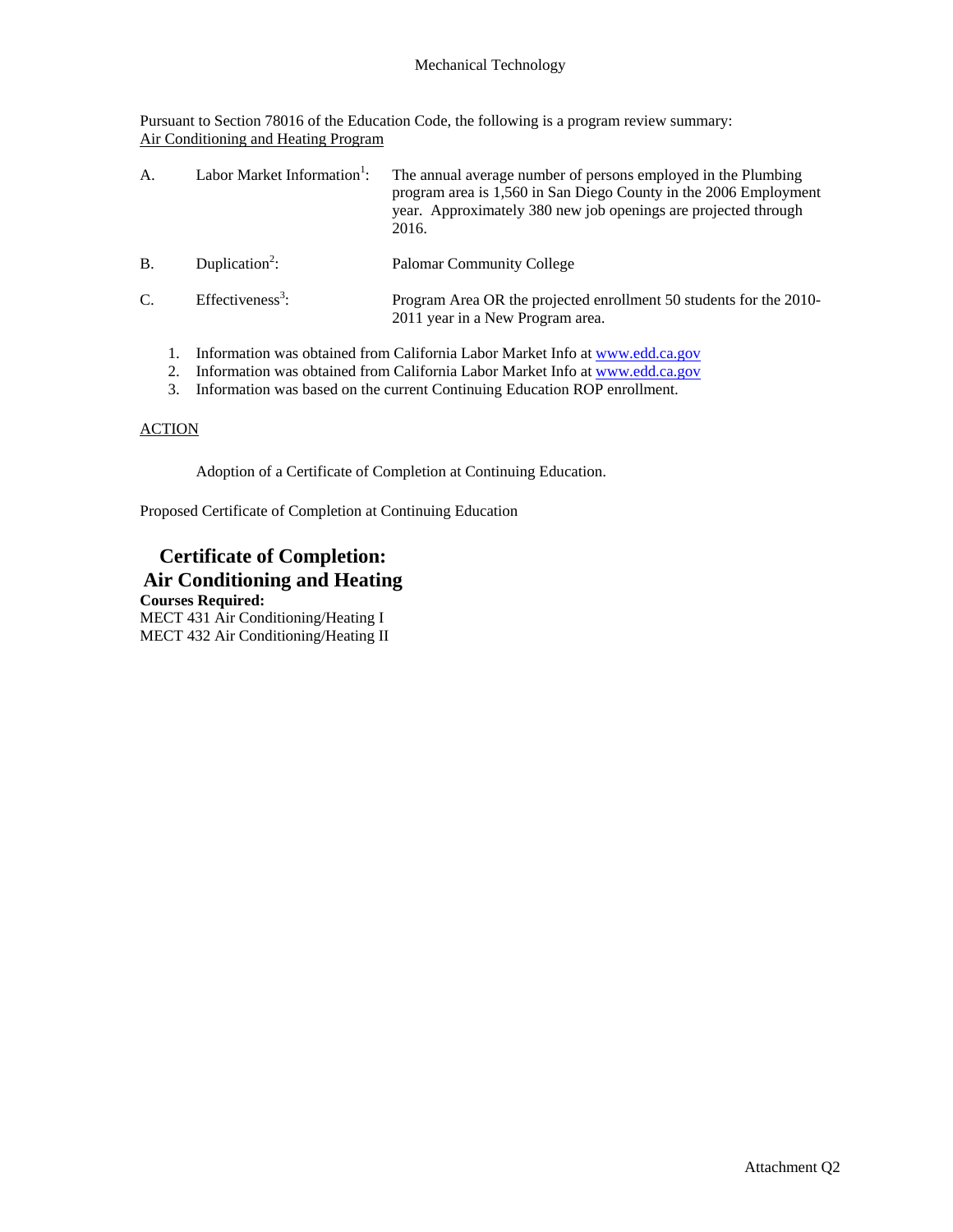Pursuant to Section 78016 of the Education Code, the following is a program review summary: Phlebotomist Program

| А.         | Labor Market Information <sup>1</sup> : | The annual average number of persons employed in the Phlebotomist<br>program area is 2,280 in San Diego County in the 2006 Employment<br>year. Approximately 310 new job openings are projected through<br>2016. |
|------------|-----------------------------------------|------------------------------------------------------------------------------------------------------------------------------------------------------------------------------------------------------------------|
| <b>B</b> . | Duplication <sup>2</sup> :              | Southwestern College.                                                                                                                                                                                            |
| C.         | Effectiveness <sup>3</sup> :            | Program Area OR the projected enrollment 16 students for the 2010-<br>2011 year in a New Program area.                                                                                                           |
|            |                                         | Information was obtained from California Labor Market Info at www.edd.ca.gov                                                                                                                                     |

- 
- 2. Information was obtained from the regional occupational deans meeting minutes.
- 3. Information was based on the limitations due to clinical placement availability.

### **ACTION**

Adoption of a new program at Mesa College.

Proposed new program at Mesa College:

## **Certificate of Performance: Phlebotomy**

| Total Units $= 9.5$ |
|---------------------|